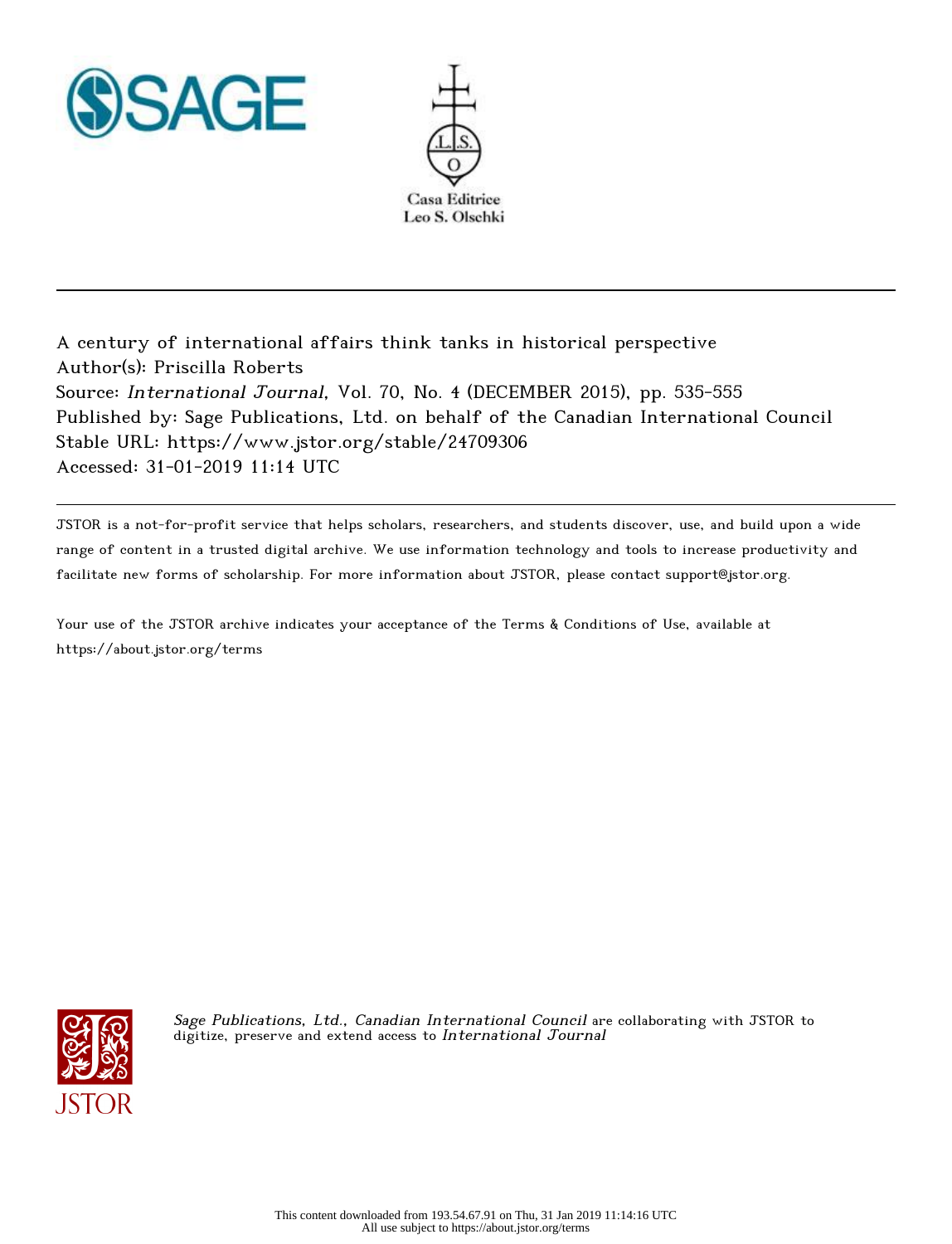

# A century of international affairs think tanks in historical perspective

 International Journal 2015, Vol. 70(4) 535-555 © The Author(s) 2015 Keprints and permissions: sagepub.co.uk/journalsPermissions.nav DOI: 10.1177/0020702015590591 ijx.sagepub.com



# Priscilla Roberts

Department of History, University of Hong Kong

## **Abstract**

 This essay surveys the operations of foreign policy think tanks, and how they have functioned to create transnational knowledge networks, since their emergence in the early twentieth century, around the First World War. It discusses how patterns of linkages among foreign policy think tanks changed and evolved over time, and were linked to broader Anglo-American, imperial, and internationalist networks and relation ships, and to the changing international political climate and configuration. It suggests some ways in which think tanks contributed to Cold War interchanges between differ ent states, especially to Soviet bloc-Western relations and Asian-Western relations. It concludes by discussing the recent proliferation and frequent globalization of foreign policy think tanks, and suggests how such trends may develop in future.

#### Keywords

 Foreign policy think tanks, Asian-Western relations, transnational knowledge networks, Anglo-American relations, imperial networks, knowledge communities, track two diplomacy

 For just over a century, think tanks have sought to play a role in the formulation and implementation of foreign policy. A recent study highlights how, in the past quarter-century, the world's most successful and influential think tanks, while retaining a national base or headquarters, have sought to operate on a global scale, establishing branches beyond their home country or working with inter

Corresponding author:

 Priscilla Roberts, University of Hong Kong, Department of History, Room 1064, Run Run Shaw Tower, Centennial Campus, Pokfulam Road, Hong Kong. Email: proberts@hku.hk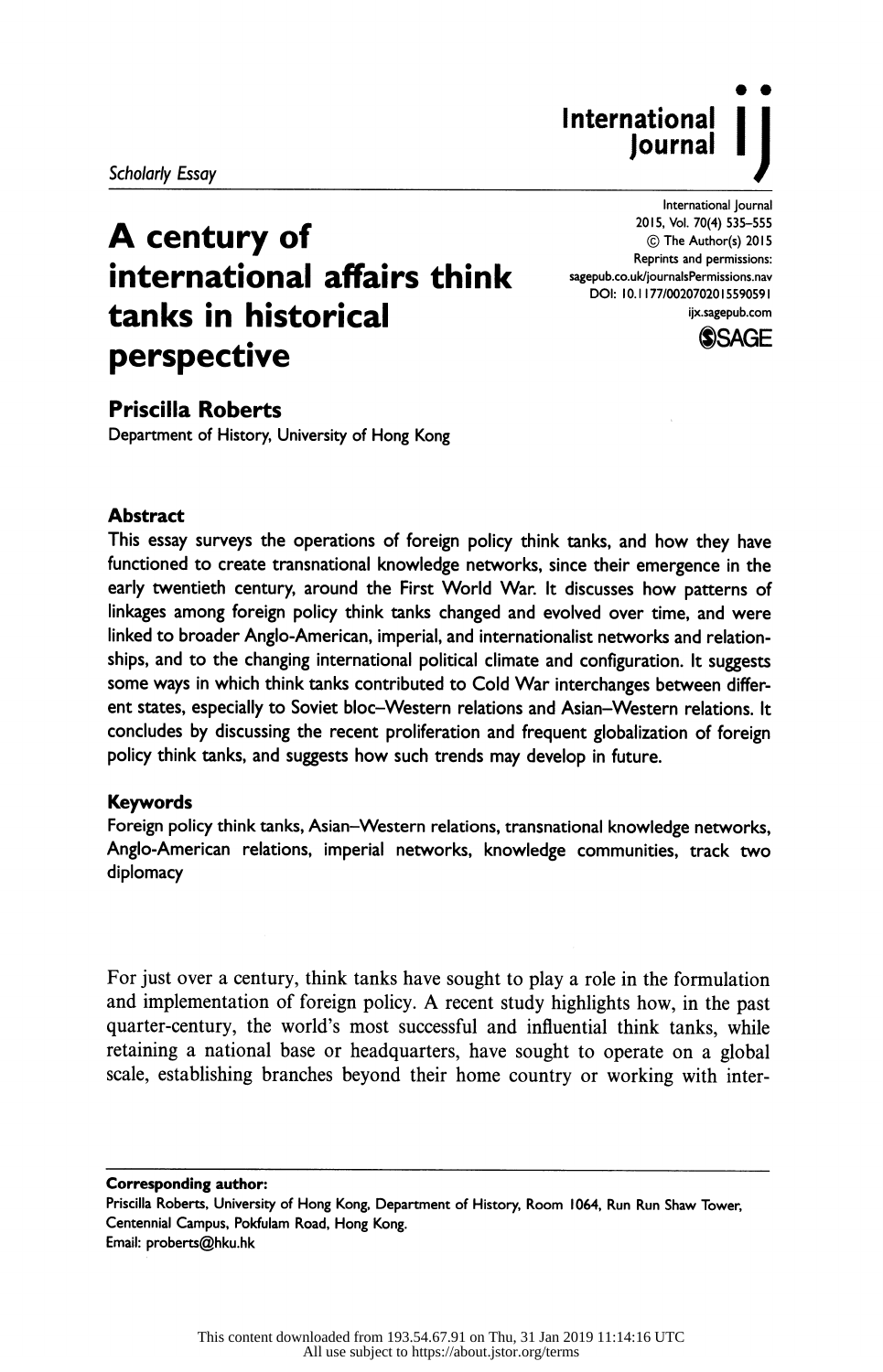national networks of institutions or personnel.<sup>1</sup> The first think tank to specialize in international affairs was the Royal United Services Institution (today the Royal United Services Institute for Defense and Security Studies), established in 1831 by the Duke of Wellington as an independent professional body to study military and strategic issues.<sup>2</sup> The early twentieth century, however, was the most significant period in terms of the creation of several pioneering private organizations specia lizing in the study of contemporary international affairs. Institutions that origi nated then have often not only survived to the present, but are currently recognized as preeminent leaders among all think tanks, with Chatham House, the Carnegie Endowment for International Peace (CEIP), and the Council on Foreign Relations (CFR) all listed among the world's top 10 think tanks overall. In 2014, 12 of the world's top 20 think tanks and approximately 60 of the top 100 specialized in foreign affairs, and for many if not most of the remainder, international issues of some variety featured prominently on their agenda.<sup>3</sup> Political leaders now con sider the presence in their states of credible and internationally respected think tanks—capable of contributing to framing the global intellectual agenda and pro viding concepts and ideas that become part of the currency of international dis course—as a marker of a country's international standing, prestige, and soft power. Chinese President Xi Jinping has repeatedly proclaimed his intention of ensuring that China possesses such institutions, clearly regarding these as among the neces sary and desirable trappings and accessories of the international great power China aspires to be. Indeed, he views developing "a new type of think tank with Chinese characteristics" as essential to China's ability to compete with the United States.<sup>4</sup> Since the Second World War, and even more in the decades from the 1980s onward, in every region of the world the number of think tanks has mushroomed dramatically, with 6618—a decline of 208 over the previous year—listed in the 2014 Go To Global Think Tank Index.<sup>5</sup> One eminent Canadian expert on think tanks has gone so far as to enquire, "Do think tanks matter?" Clearly, as his own work demonstrates, they do, perhaps never more so than today.<sup>6</sup>

 Substantial literature exists on the broad subject of think tanks and their role in policymaking, particularly in relation to domestic affairs. Some works focus on specific think tanks, while others consider the phenomenon more generally. In

 <sup>1.</sup> James G. McGann, with Richard Sabatini, Global Think Tanks: Policy Networks and Governance (New York: Routledge, 2011).

 <sup>2.</sup> Information taken from RUSI website, https://www.rusi.org/ (accessed 6 April 2015).

 <sup>3.</sup> Data taken from the 2013 and 2014 Go To Global Think Tank Index of the Think Tanks and Civil Society Program of the University of Pennsylvania's Lauder Institute, published online at http:// gotothinktank.com/ (accessed 6 April 2015).

 <sup>4.</sup> See, for example, Cary Huang, "Think tanks face hurdle in answering Xi Jinping's call," South China Morning Post, 3 November 2014, http://www.scmp.com/news/china/article/1630831/think tanks-face-hurdle-answering-xi-jinpings-call?page = all (accessed 6 April 2015).

<sup>5.</sup> See also McGann with Sabatini, Global Think Tanks, 41-44; and the Think Tanks and Civil Societies Working Paper Series published by the Foreign Policy Research Institute of the University of Pennsylvania, Philadelphia.

 <sup>6.</sup> Donald E. Abelson, Do Think Tanks Matter? Assessing the Impact of Public Policy Institutes, 2nd ed. (Montreal & Kingston: McGill-Queen's University Press, 2009).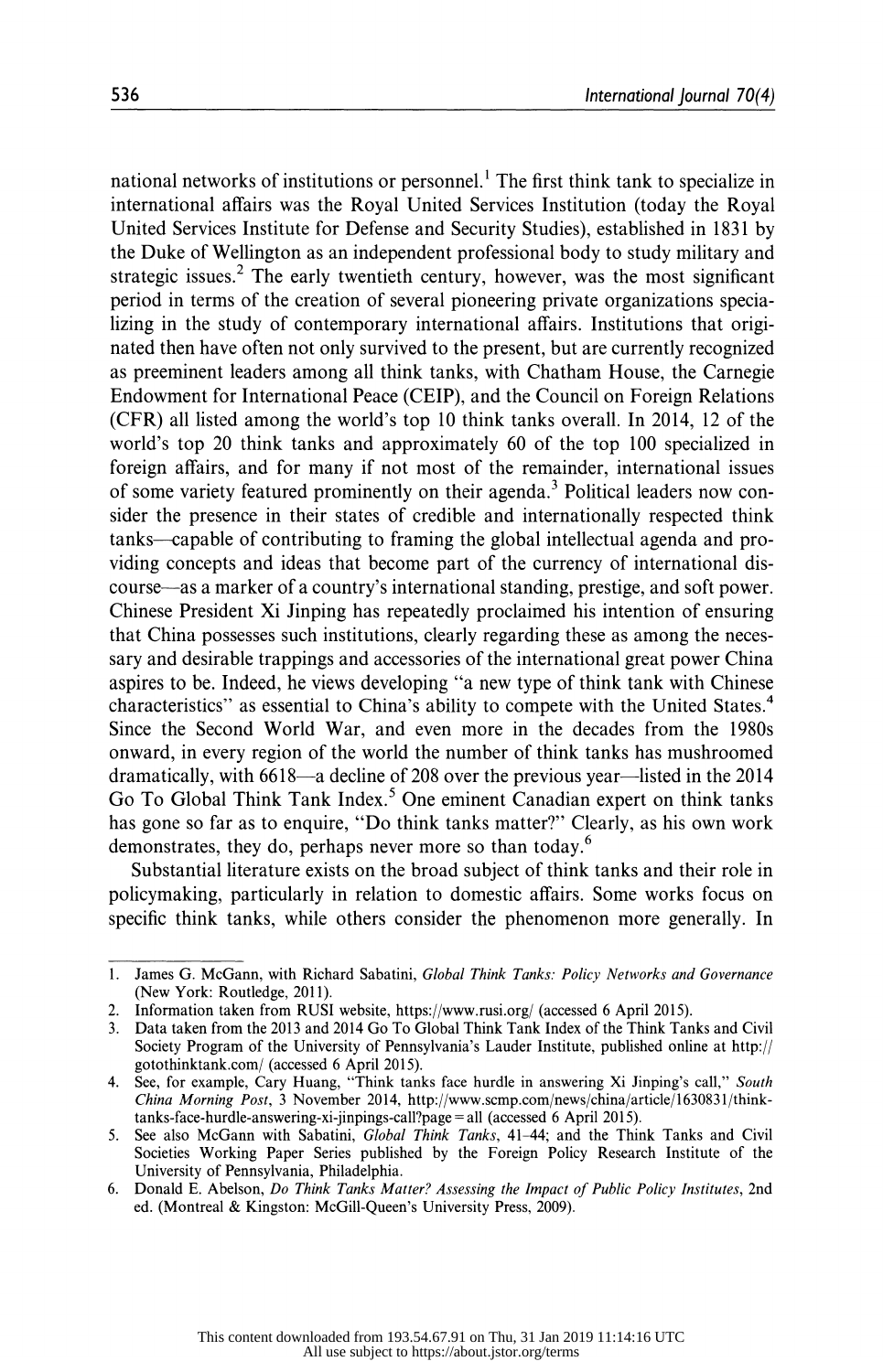addition to studies by James McGann and Donald Abelson, among the most stimulating general works are efforts by Diane Stone and others to define the differing national traditions of think tanks across Europe, North America, and parts of East and Southeast Asia.<sup>7</sup> The subset of think tanks dealing specifically with international affairs has attracted far less scrutiny. McGann has highlighted how in recent years efforts and initiatives by globally active think tanks have helped to facilitate the introduction and implementation of market reform and democra tization, effectively complementing, supplementing, and furthering policies favoured by Western governments at the official level.<sup>8</sup> Historical studies of think tanks specializing in international affairs have, however, been rather more limited. A significant number of works focus on particular organizations, most notably the Round Table, the CFR, the Institute of Pacific Relations (IPR), the Royal Institute of International Affairs (Chatham House or RIIA), the RAND Corporation, the Australian Institute of International Affairs (AHA), the Canadian Institute of International Affairs (CIIA), and the Trilateral Commission (TC).<sup>9</sup> Warren Kuehl has highlighted the interwar role of the US

Diane Stone, Capturing the Political Imagination: Think Tanks and the Policy Process (London: Frank Cass, 1996); Diane Stone, Knowledge Actors and Transnational Governance: The Private Public Policy Nexus in the Global Agora (Houndmills: Palgrave Macmillan, 2013); Diane Stone, Andrew Denham, and Mark Garnett, eds., Think Tanks across Nations: A Comparative Approach (Manchester, UK: Manchester University Press, 1998); Diane Stone and Andrew Denham, eds., Think Tank Traditions: Policy Research and the Politics of Ideas (Manchester, UK: Manchester University Press, 2004). Other significant works by McGann include Competition for Dollars, Scholars and Influence in the Public Policy Research Industry (Lanham, MD: University Press of America, 1995); The International Survey of Think Tanks (Philadelphia: Foreign Policy Research Institute, 1999); Comparative Think Tanks, Politics and Public Policy (Northampton, MA: Edward Elgar, 2005); Think Tanks and Policy Advice in the U.S.: Academics, Advisors and Advocates (London, UK: Routledge, 2007); Democratization and Market Reform in Developing and Transitional Countries (London, UK: Routledge, 2010); and James McGann and Kent B. Weaver, eds., Think Tanks and Civil Societies: Catalysts for Ideas and Action (Piscataway, NJ: Transaction Publishers, 2000).

 <sup>8.</sup> McGann, Democratization and Market Reform in Developing and Transitional Countries.

 <sup>9.</sup> Alex May, "The Round Table, 1910-66" (DPhil thesis, University of Oxford, 1995); Walter Nimocks, Milner's Young Men: The "Kindergarten" in Edwardian Imperial Affairs (Durham, NC: Duke University Press, 1968); John Kendle, The Round Table Movement and Imperial Union (Toronto: University of Toronto Press, 1975); Andrea Bosco and Alex May, eds., The Round Table: The Empire/Commonwealth and British Foreign Policy (London, UK: Lothian Foundation Press, 1997); Laurence H. Shoup and William Minter, Imperial Brain Trust: The Council on Foreign Relations and United States Foreign Policy (New York: Monthly Review Press, 1977); Robert D. Schulzinger, The Wise Men of Foreign Affairs: The History of the Council on Foreign Relations (New York: Columbia University Press, 1984); Carlo Santoro, Diffidence and Ambition: The Intellectual Sources of U.S. Foreign Policy (Boulder, CO: Westview, 1991); Michael Wala, Winning the Peace: The Council on Foreign Relations and American Foreign Policy in the Early Cold War (Providence, RI: Berghahn Books, 1994); Inderjeet Parmar, Think Tanks and Power in Foreign Policy (London: Palgrave Macmillan, 2004); Peter Grose, Continuing the Inquiry: The Council on Foreign Relations from 1921 to 1996 (New York: Council on Foreign Relations, 1996); Tomoko Akami, Internationalizing the Pacific: The United States, Japan and the Institute of Pacific Relations in War and Peace, 1919-1945 (New York: Routledge, 2002); Paul F. Hooper, Elusive Destiny: The Internationalist Movement in Modern Hawaii (Honolulu: University Press of Hawaii, 1980); Paul F. Hooper, ed., Rediscovering the IPR (Honolulu: University of Hawaii-Manoa, 1994); Hooper, ed., Remembering the Institute of Pacific Relations: The Memoirs of William L. Holland (Tokyo: Ryukei shosha, 1998); Study Group on the IPR, ed., The Institute of Pacific Relations: Pioneer International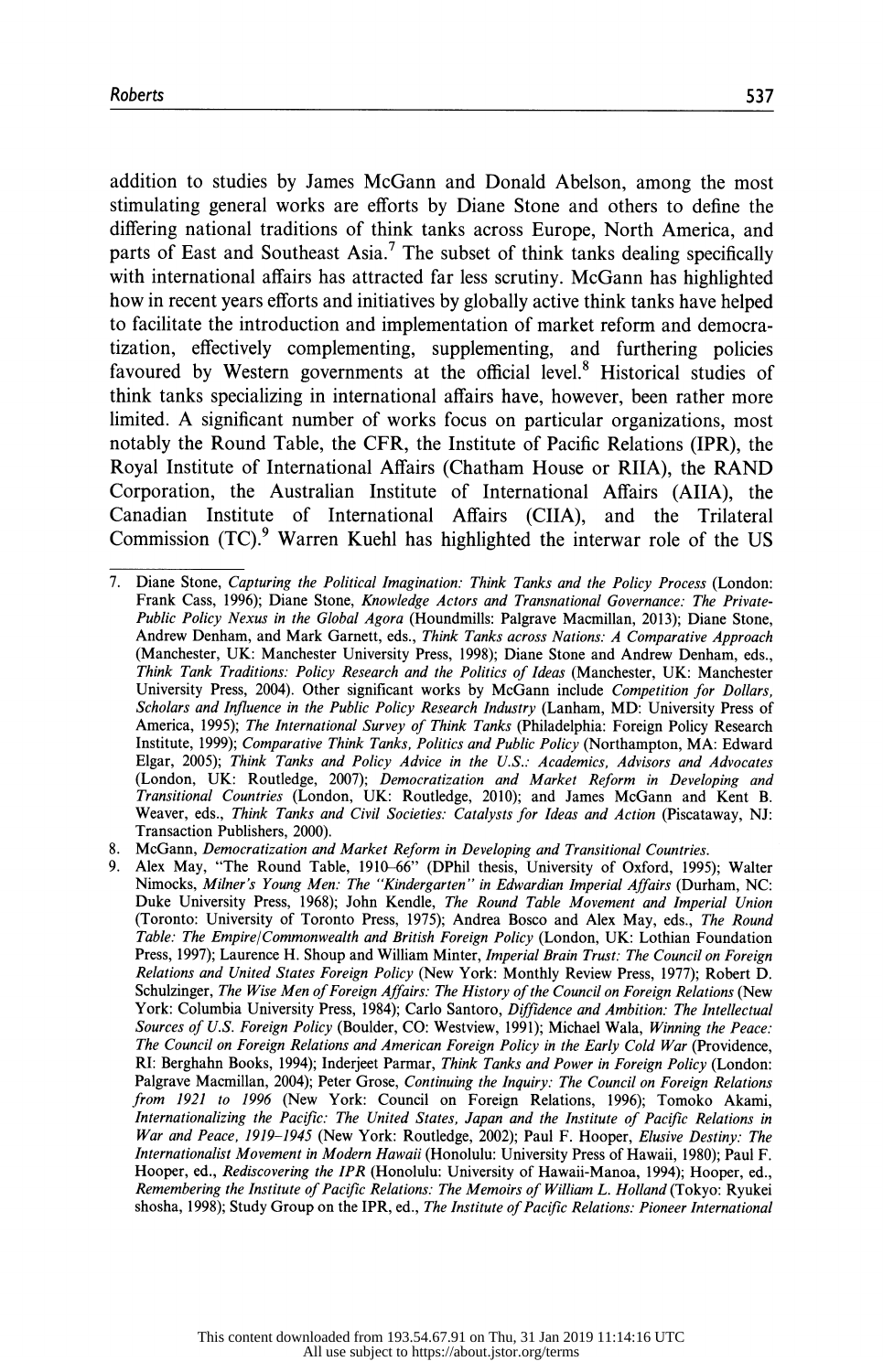Foreign Policy Association.<sup>10</sup> Studies by Christopher Thorne, Wm. Roger Louis, James Eayrs, and Priscilla Roberts have elucidated the contributions of Chatham House, the IPR, and the CIIA to Allied colonial policy during the Second World War.<sup>11</sup> Biographical and autobiographical works focus on some of the more prom-War. Biographical and autobiographical works focus on some of the more prom- $\liminf$  inequires associated with these organizations. The major philanthropic organizations izations that have provided much of the financial backing for foreign policy think tanks around the world have also been the subject of several insightful studies.13 As yet, however, there has been no serious effort to consider, assess, and understand from a broad perspective, rather than in terms of individual empirical studies and institutional histories, the phenomenon of foreign policy think tanks and the intel lectual networks and knowledge regimes that they created and constituted. With the centenaries of several leading foreign policy think tanks already past or

- 10. Warren F. Kuehl and Lynne K. Dunn, Keeping the Covenant: American Internationalists and the League of Nations, 1920–1939 (Kent, OH: Kent State University Press, 1997). League of Nations, 1920-1939 (Kent, OH: Kent State University Press, 1997).
- 11. James W. Eayrs, In Defence of Canada: Peacemaking and Deterrence (Toronto: University of Toronto Press,  $1967$ ,  $209-216$ ; Wm. Roger Louis, *Imperialism at Bay 1941-1945*: The United States and the Decolonization of the British Empire (Oxford, UK: Clarendon Press, 1977); Christopher Thorne, Allies of a Kind: The United States, Britain and the War against Japan, 1941-1945 (New York: Oxford University Press, 1974); Christopher Thorne, "Chatham House, Whitehall, and Far Eastern issues, 1941-1945," International Affairs 54, no. 1 (January 1978): 1- 29; Priscilla Roberts, "Tweaking the lion's tail: Edgar J. Tarr, the Canadian Institute of International Affairs, and the British Empire, 1931-1950," Diplomacy and Statecraft 23, no. 4 (December 2012): 636-659.
- 12. See, for example, Hamilton Fish Armstrong, Peace and Counterpeace from Wilson to Hitler: Memoirs of Hamilton Fish Armstrong (New York: Harper and Row, 1971); Adam Chapnick, Canada's Voice: The Public Life of John W. Holmes (Vancouver and Toronto: UBC Press, 2009); John Merle Davis, John Merle Davis: An Autobiography (Tokyo: Kyo Bun Kwan, 1959); Deborah Lavin, From Empire to Imperial Commonwealth: A Biography of Lionel Curtis (Oxford, UK: Clarendon Press, 1995); James T. Shotwell, The Autobiography of James T. Shotwell (New York: Bobbs-Merrill, 1961); Ray Lyman Wilbur, The Memoirs of Ray Lyman Wilbur (Stanford: Stanford University Press, 1960); Priscilla Roberts, '"The Council has been your creation': Hamilton Fish Armstrong, paradigm of the American foreign policy establishment?" Journal of American Studies 35, no.l (April 2001): 65-94; Priscilla Roberts, "Frank Altschul, Lazard Frères, and the Council on Foreign Relations: The evolution of a transatlantic thinker," Journal of Transatlantic Studies 1, no. 2 (autumn 2003): 175-213.
- 13. Edward H. Berman, The Influence of the Carnegie, Ford and Rockefeller Foundations on American Foreign Policy: The Ideology of Philanthropy (Albany, NY: State University of New York Press, 1984); Mary Brown Bullock, The Oil Prince's Legacy: Rockefeller Philanthropy in China (Stanford: Stanford University Press, 2011); Ellen Condliffe Lagemann, The Politics of Knowledge: The Carnegie Corporation, Philanthropy, and Public Policy (Middletown, CT: Wesleyan University Press, 1989); Inderjeet Parmar, Foundations of the American Century (New York: Columbia University Press, 2012); Olivier Zunz, Philanthropy in America: A History (Princeton: Princeton University Press, 2011).

Non-Governmental Organization in the Asia-Pacific Region (Tokyo: Waseda University, 1999); John N. Thomas, The Institute of Pacific Relations: Asian Scholars and American Politics (Seattle: University of Washington Press, 1974); Andrea Bosco and Cornelia Navari, eds., Chatham House and British Foreign Policy 1919-1945 (London, UK: Lothian Foundation Press, 1994); John D. Legge, Australian Outlook: A History of the Australian Institute of International Affairs (Canberra: Australian National University and Allen and Unwin, 1999); Peter St. John, ed., From the Great War to the Global Village: A Window on the World (Winnipeg, MB: Heartland Associates, 2005); Willis H. Ware, RAND and the Information Evolution: A History in Essays and Vignettes (Santa Monica, CA: Rand RAND and the Information Evolution: A History in Essays and Vignettes (Santa Monica, CA: Rand Corporation, 2008); Holly Sklar, ed., Trilateralism: The Trilateral Commission and Elite Planning for World Management (Boston, MA: South End Press, 1980).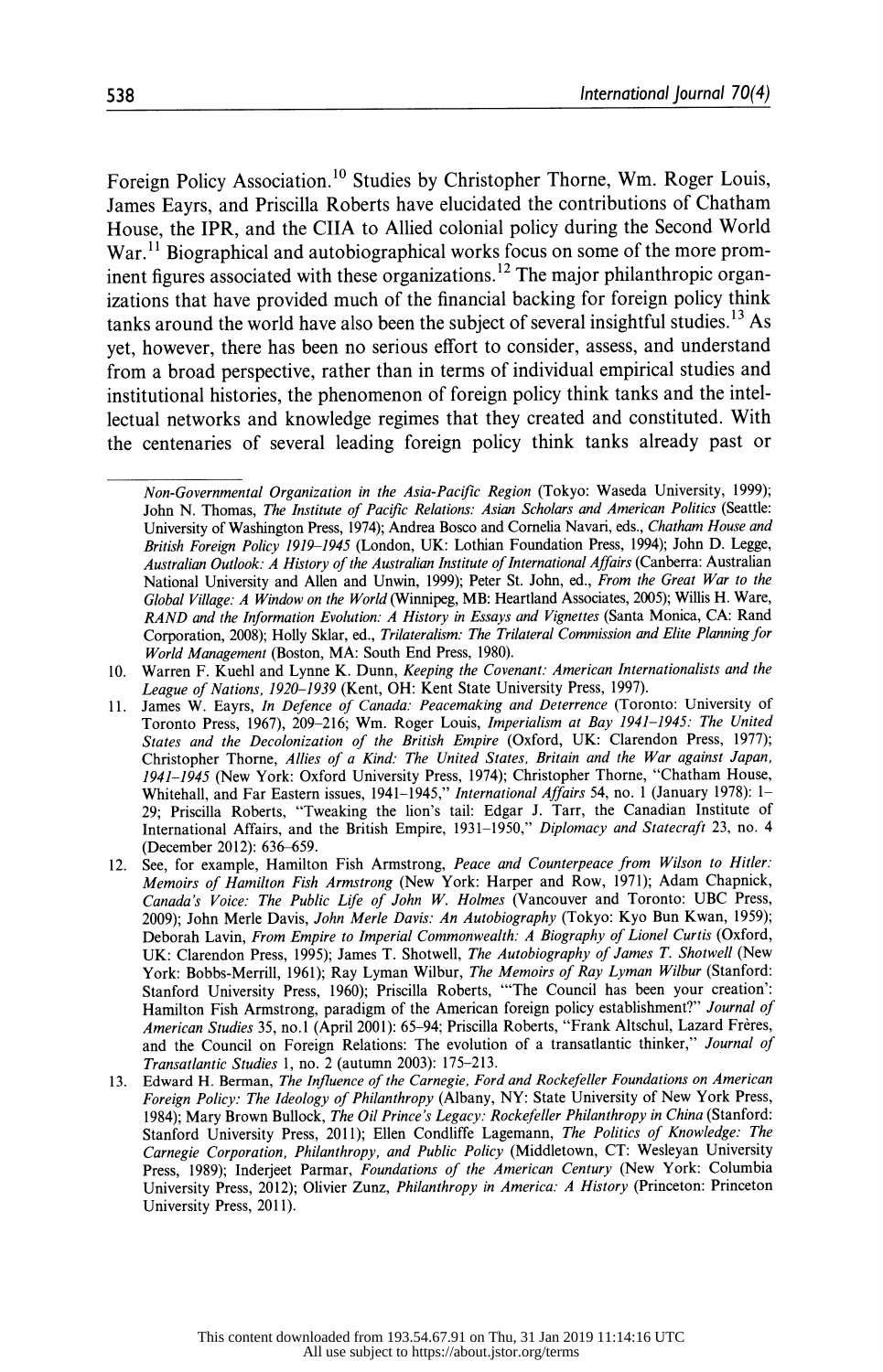approaching in the next few years, the time seems ripe for efforts to provide a nuanced assessment and overview of their significance in the making of twentieth and early twenty-first century foreign policy, and to suggest what their potential future may be.

 It may be anachronistic even to use the label "think tank," a coinage of the 1960s, in connection with early institutions now categorized as such. Noting that each of the American organizations concerned generally regarded itself as *sui gen* eris in nature and function, Thomas Medvetz prefers to term these "proto-think tanks."14 Institutes of international affairs—institutions where academic experts, official and non-official practitioners, and others with an interest in foreign policy could come together, focus on immediate and long-term international issues, sug gest potential ways of handling these, and attempt to steer governmental policies and influence public opinion—were initially a creation of the early twentieth cen tury. Several impulses contributed to their emergence. One was the progressive and liberal faith of the late nineteenth and early twentieth centuries that, by deploying enlightened expertise and scientific knowledge, men and women of goodwill could come up with solutions to all existing problems, an outlook that led to the emer gence of such reformist organizations as the Fabian Society in Britain and the National Civic Federation in the United States.<sup>15</sup> A second was the influential international arbitration and peace movement of the period, which prompted the establishment in 1910 of both the Boston-based World Peace Foundation (origin ally the International School of Peace) and the CEIP, each funded by a wealthy American businessman and intended to promote international peace, harmony, and understanding.<sup>16</sup> A third was the concern of influential and well-placed elite individuals and groups within the British Empire to strengthen the ties among its constituent parts by encouraging greater unity and coordination of policy, espe cially in the fields of defence and strategic thinking, a movement that led first to the foundation of the Rhodes Trust and then, in 1910, to the formation of the trans dominion Round Table groups and the journal to which members from around the empire contributed.

 A fourth catalytic impulse was the multifaceted experience of the First World War itself. In the United States, during the years of neutrality, the Navy League, the Military Training Camps Association (Plattsburg movement), and the National Security League all lobbied for major increases in American defence budgets and military "preparedness," efforts that normally had a strongly pro-interventionist flavour.<sup>17</sup> The CFR, a group of businessmen, lawyers, and others with an interest

<sup>14.</sup> Thomas Medvetz, Think Tanks in America (Chicago: University of Chicago Press, 2012), 47–83.<br>15. Christophe J. Cyphers, The National Civic Federation and the Making of a New Liberalism. 1900–

 <sup>15.</sup> Christophe J. Cyphers, The National Civic Federation and the Making of a New Liberalism, 1900 1915 (Westport, CT: Praeger, 2002).

 <sup>16.</sup> C. Roland Marchand, The American Peace Movement and Social Reform, 1898-1918 (Princeton: Princeton University Press, 1973); David S. Patterson, Toward a Warless World: The Travail of the American Peace Movement, 1887-1914 (Bloomington: Indiana University Press, 1977).

<sup>17.</sup> John Carver Edwards, Patriots in Pinstripe: Men of the National Security League (Lanham, MD: University Press of America, 1982); Armin Rappaport, The Navy League of the United States (Detroit: Wayne State University Press, 1962); John Garry Clifford, The Citizen Soldiers: The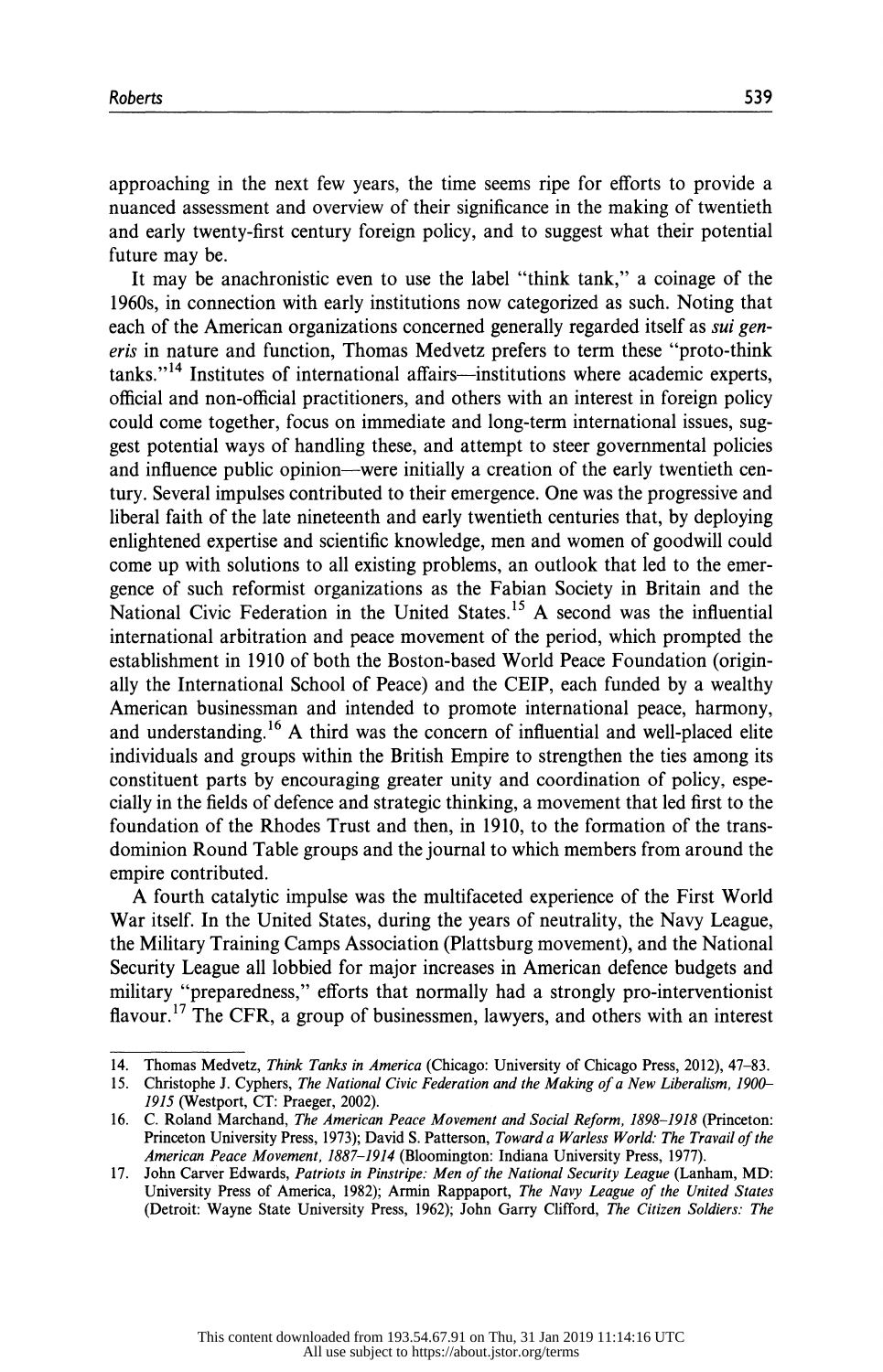in international affairs, came into existence after US intervention as an organiza tion that held regular meetings focusing on foreign issues. British wartime organ izations lobbying for the establishment of a postwar international organization to prevent future wars included the League of Nations Society and the League of Free Nations Association. In the United States, the League to Enforce Peace (founded 1915) and the more overtly Wilsonian League of Free Nations Association (founded 1918, reincarnated in 1923 as the Foreign Policy Association) took up the same cause. These impulses all came together at the 1919 Paris Peace Conference. The US and British delegations, in particular, each included not just diplomats but substantial cohorts of experts drawn from business, academe, and the media, and seconded into military or other government service thanks to wartime demands. In the United States, President Woodrow Wilson's close adviser Colonel Edward M. House had assembled a substantial group of specialists in the body known as "The Inquiry," formed to devise a detailed blueprint for the coming peace settlement. The wartime British Foreign Office enlisted a number of outside academic experts, including Lewis Namier, Arnold Toynbee, and Alfred Zimmern, in the Political Intelligence Department.18 In May 1919, with the end of the peace conference anticipated before long, the British and American experts held a meeting at which each side decided to establish a permanent organization that would focus on conducting research and providing top-level information on international affairs.

 The British Institute of International Affairs (BIIA), blessed with influential patrons within and outside government, was established rather quickly. One year later the organization held its inaugural meeting, and in 1922 the BIIA (soon to become the Royal Institute of International Affairs, when it received a royal charter) acquired a mansion in St. James's Square, the former home of the British prime minister William Pitt, the Earl of Chatham, a key figure in British imperial history. Over the next decade key figures in Chatham House, as the RIIA was often known, encouraged the establishment of affiliated institutes of international affairs in the British dominions, Canada, New Zealand, Australia, and South Africa. The American Institute of International Affairs had a more troubled early history, almost foundering in its first two years, before merging in 1921 with the existing New York-based and more business-oriented CFR. At least initially, some original AIIA members were rather uncomfortable with this alliance, fearing that it would compromise the intellectual integrity of the new council. In practice, the body's wealthy membership and geographical proximity

Plattsburg Training Camp Movement, 1913-1920 (Lexington: University Press of Kentucky, 1982); Michael D. Pearlman, To Make Democracy Safe for America: Patricians and Preparedness in the Progressive Era (Urbana: University of Illinois Press, 1984).

 <sup>18.</sup> On the Paris Peace Conference, see Margaret MacMillan, Paris 1919: Six Months That Changed the World (New York: Random House, 2002); on the "Inquiry," see Lawrence E. Gelfand, The Inquiry: American Preparations for Peace, 1917-1919 (New Haven, CT: Yale University Press, 1962); on Colonel House, see Charles E. Neu, Colonel House: A Biography of Woodrow Wilson's Silent Partner (New York: Oxford University Press, 2014); and Godfrey Hodgson, Woodrow Wilson's Right Hand: The Life of Colonel Edward M. House (New Haven, CT: Yale University Press, 2006).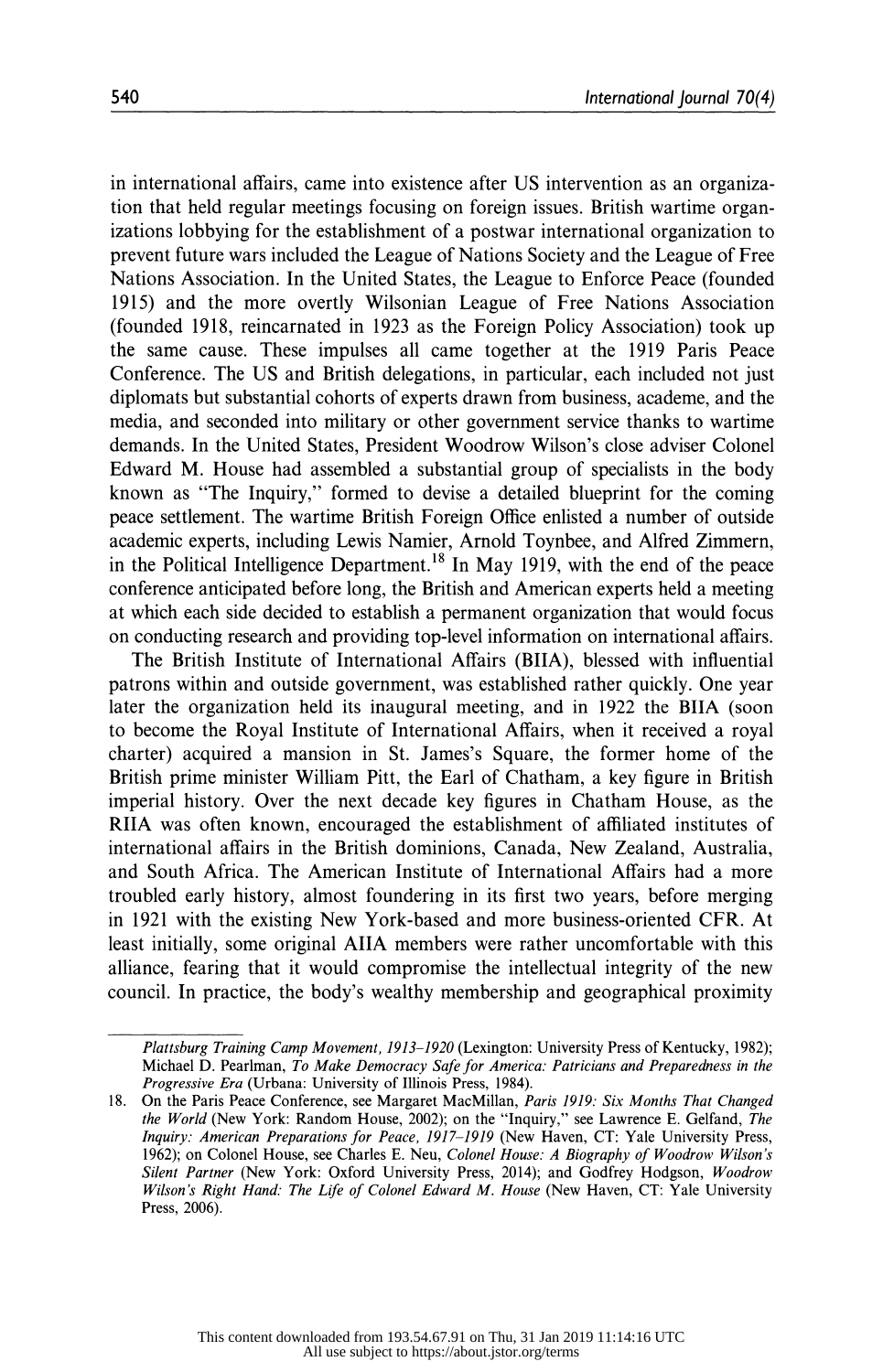to the New York-based philanthropic foundations that were becoming ever more significant sources of funding for internationalist ventures of every kind helped to significant sources of funding for internationalist ventures of every kin ensure not just its survival but also its standing as an increasingly prestigious and respected voice on international policy.<sup>19</sup>

 A generous founding patron could indeed make all the difference. In 1919 the wealthy businessman and engineer Herbert Hoover—a millionaire who had made a fortune in international ventures in China and elsewhere, before heading up first Belgian wartime relief and then broader American relief efforts in Europe and Russia that would extend well into the 1920s—founded the Hoover Institution on War, Revolution, and Peace at Stanford University, his alma mater. In subse quent years, this research institute would not only amass stunning documentary collections on China and Russia, together with major archival holdings of US political personalities and organizations, but provide moderately conservative scholars and intellectuals with a useful base. At this time, though, Hoover regarded himself as a liberal progressive, not the diehard conservative of subsequent legend.<sup>20</sup> In 1919 Edward Filene, another liberal American businessman, estab lished the Twentieth Century Fund (now the Century Foundation) to promote progressive causes at home and abroad, including how best to ensure international peace. $21$ 

 The experience of Versailles and, probably, the Anglo-American example impelled other European nations—some of which had indeed only recently come into existence—to follow suit and establish their own international affairs insti tutes. The German delegation established the Hamburg-based Institut für Auswärtige Politik, eventually disbanded by the Nazi government during the 1930s.22 A comparable Italian institute suffered a similar fate at Fascist hands. But others survived, at least temporarily. By the mid-1930s, Austria, Belgium, Denmark, France, Hungary, the Netherlands, Norway, Poland, Romania, Spain, Sweden, Switzerland, and Yugoslavia, plus Brazil and Mexico, all possessed for eign affairs institutes, often openly modelled on Chatham House. Frequently quite small, they helped to build national communities of elites interested in international affairs. In many cases, they were largely government funded, although between the wars the Carnegie Corporation and Rockefeller Foundation also provided

 <sup>19.</sup> Much of the information on specific foreign policy think tanks in this article is drawn from my own research in the archives of these organizations. On the early history of the Council on Foreign Relations, see also the works cited earlier, and Whitney H. Shepardson, Early History of the Council on Foreign Relations (Stamford, CT: Overbrook Press, 1960). The annual reports of the various organizations are also valuable sources on their activities and membership.

 <sup>20.</sup> Stone, Capturing the Political Imagination, 191.

<sup>21.</sup> A.A. Berle, Leaning against the Dawn: An Appreciation of the Twentieth Century Fund and Its Fifty<br>Years of Adventure in Seeking to Influence American Development toward a More Effectively Just Tears of Adventure in Seeking to Influence American Development toward a More Effectively C*ivilization, 1919-1969* (New York: Twentieth Century Fund, 1969); on Filene, see Ger Johnson, Liberal's Progress (New York: Coward-McCann, 1948).

 <sup>22.</sup> Stone, Capturing the Political Imagination, 191.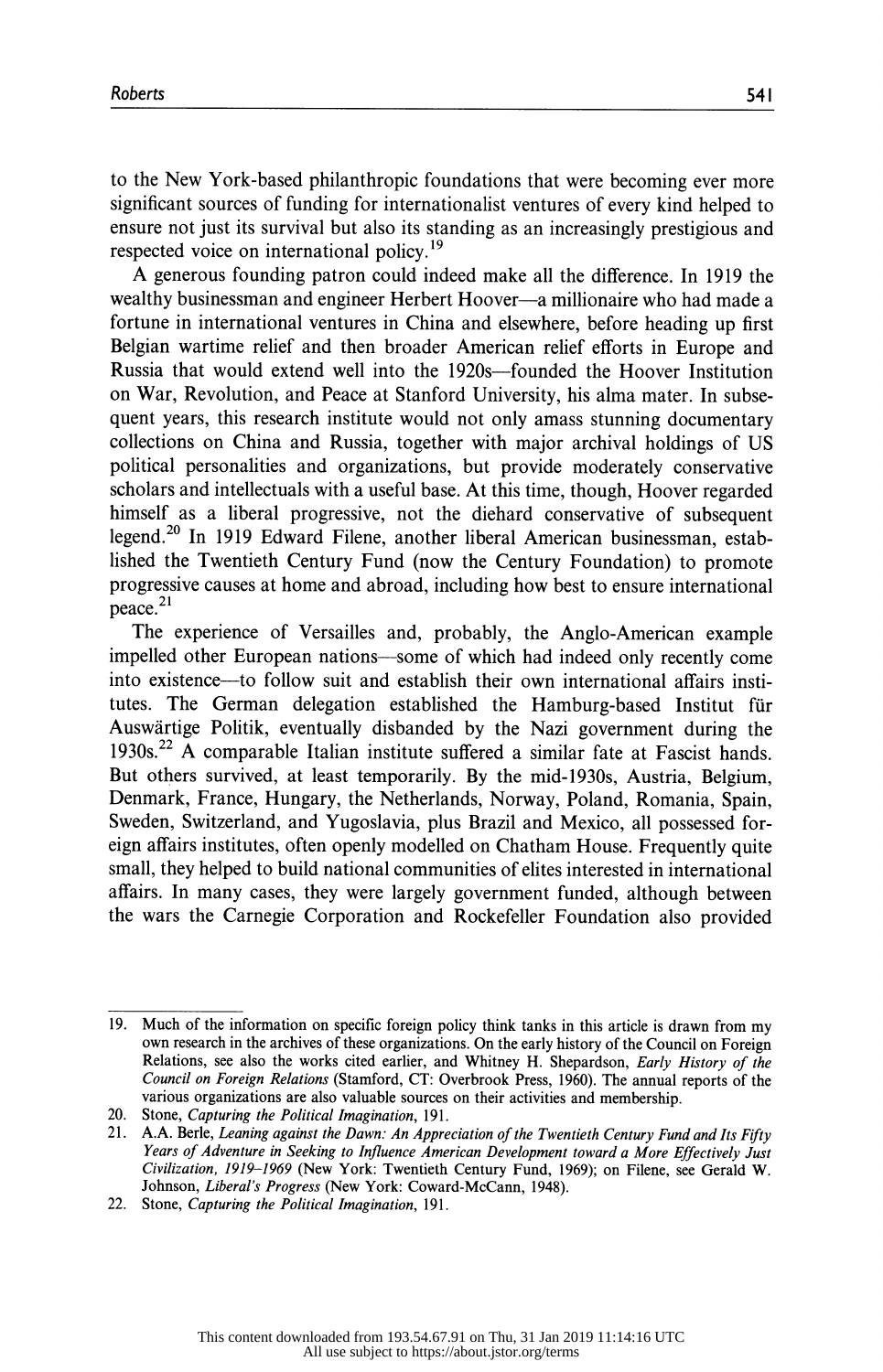significant financial support to most such organizations, including the Chatham House-British Empire affiliates.23

 Substantial US foundation funding was likewise undoubtedly a major factor in the establishment in 1925 of the IPR and its extensive activities over the next quarter-century, the most ambitious effort to create not simply one national foreign policy think tank, but a transnational network of (usually) national organizations from more than a dozen states either located around the Pacific rim or with colo nial interests in the area. This too was a response to Wilsonian efforts to devise a new, more just, and more peaceable international system. Established by Americans with close ties with the Young Men's Christian Association and asso ciated missionary undertakings, its major activities included fortnight-long inter national conferences, held every two to three years, and a massive publications program. John King Fairbank rightly recalled that before the Second World War, the IPR was one of the most impressive and even glamorous intellectual under takings of its time. Chatham House and the Australian, Canadian, and New Zealand Institutes of International Affairs all belonged to the IPR network. Until the Second World War the IPR sought to discourage participation in its conferences by current (though not past) government officials. The IPR nonetheless sought to play a role in international diplomacy, in particular through efforts in the 1930s to mediate escalating conflicts between China and Japan, ventures that met with little if any success. Ultimately, the IPR fell victim to increasingly forceful, though largely ill-founded, accusations levelled against it from the mid-1940s onward in the United States, that it had become a tool of Communist Chinese forces, whose political ends it sought to serve.<sup>24</sup> To many executives of US foreign policy think tanks and the American philanthropic foundations and major donors that funded them, this experience became a cautionary tale highlighting the need to observe discretion when dealing with politically sensitive questions, particularly anything China-related.

 Between the world wars, foreign policy think tanks were involved in multiple ambitious and overlapping efforts to establish transnational networks of know ledge institutions that sought to encourage international cooperation and under standing. One of these was the sprawling IPR network, which included not just much of Asia, Australasia, and North America, but also Britain, France, and the Netherlands. A second, established by Chatham House in part as a means of keeping the British dominions institutes oriented toward the British Empire or Commonwealth as opposed to the US-dominated and somewhat anticolonial

<sup>23.</sup> Chadwick F. Alger, "Introduction" to Étienne Dennery, Le Problème des matières premières (New York: Garland, 1972), 10-11.

<sup>24.</sup> Akami, Internationalizing the Pacific; Hooper, Elusive Destiny; Hooper, ed., Rediscovering the IPR; Hooper, ed., Remembering the Institute of Pacific Relations; Thomas, The Institute of Pacific Relations; John King Fairbank, "William L. Holland and the IPR in historical perspective," Pacific Affairs 52, no. 4 (winter 1979-1980): 587-590; James Cotton, Asian Frontier Nationalism: Owen Lattimore and the American Policy Debate (Atlantic Highlands, NJ: Humanities Press, 1989); Robert P. Newman, Owen Lattimore and the "Loss" of China (Berkeley: University of California Press, 1992).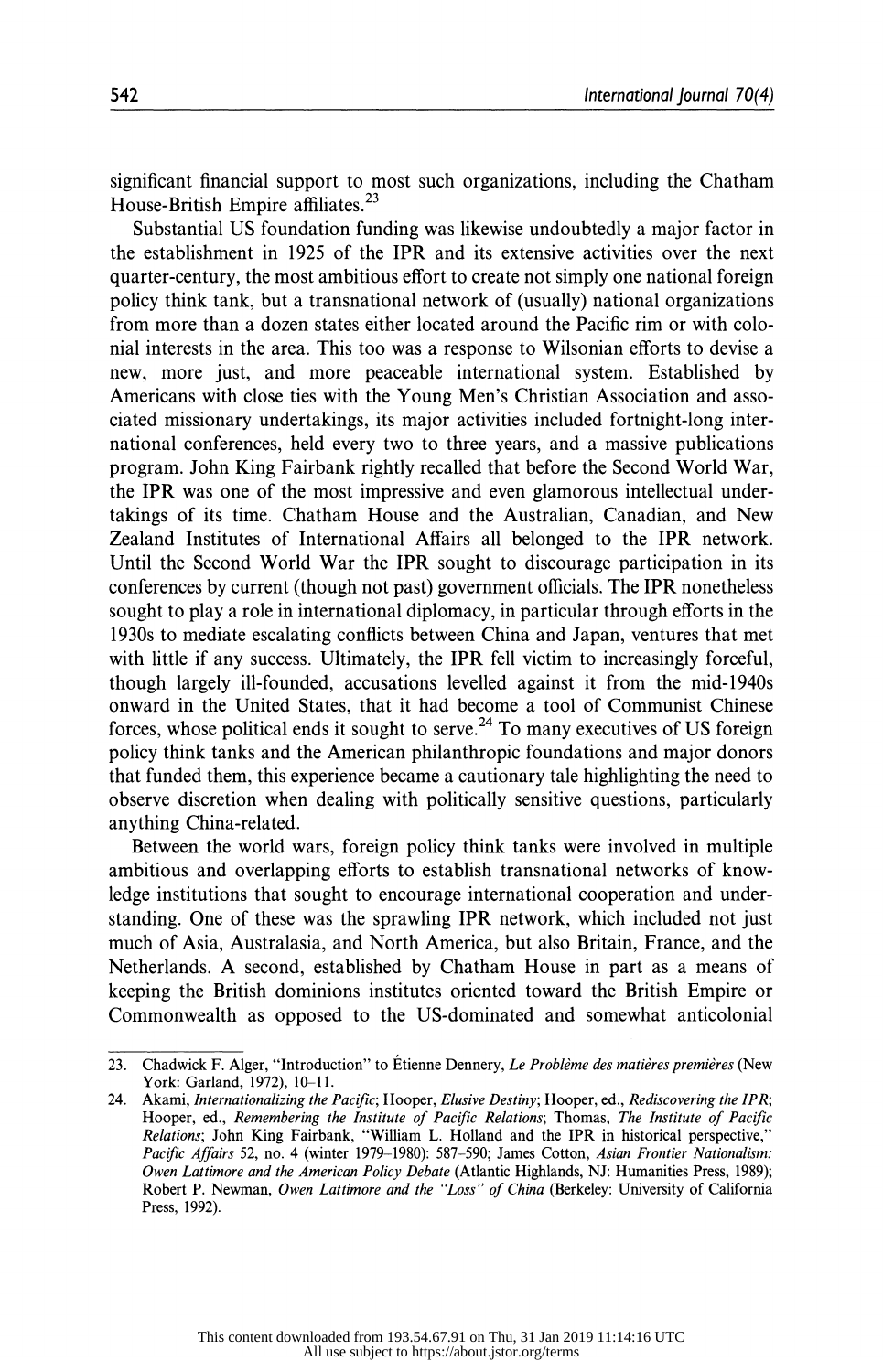IPR, was the organization of the informal British Commonwealth conferences, gatherings of the British Empire institutes that took place at irregular intervals every few years, meetings held in Canada in 1933, Australia in 1938, London in 1944, and Canada in 1949. A third, closely associated with the League of Nations and largely organized by the Carnegie Endowment of International Peace, which maintained offices in Europe, was the Institute of Intellectual Cooperation net work. From the mid-1920s until 1939, the institute held annual meetings of organ izations involved in the study of international affairs, bringing together personnel from the various think tanks with those working in academic institutions offering programs in international relations or international affairs. Their yearly confer ences, which sought to focus on controversial and topical international issues, devoted much attention in the 1930s to the subjects of collective security and peaceful—as opposed to violent, forcible—change in international affairs.<sup>25</sup>

 The impact of the sometimes competing IPR and British Commonwealth net works of think tanks on the British Empire was far from straightforward, especially in terms of whether these institutions and links helped to hold the British Empire together or, conversely, had a fissiparous effect, dissolving the ties with the metro pole. On the whole, the answer seems to be that, although internal splits existed within its membership, the CIIA increasingly became an organization whose influ ence tended to weaken imperial ties. In Australia and New Zealand this was far less the case, but those countries' institutes nonetheless played a key role in encoura ging the development of foreign policies that were oriented toward their specific needs and their geographical situation adjoining Asia.26 More broadly, the IPR challenged underlying colonial assumptions. From its inception, at least some IPR founders hoped to include Soviet representation, an objective that was fulfilled for some years in the mid-1930s, when Soviet scholars from a Moscow-based Pacific Institute joined the organization and attended at least one conference. While their Asian colonies brought the inclusion of Dutch, French, and British member organ izations, Chinese and Japanese institutes were founding members of the IPR fed eration, a rare interwar instance of Asians and Westerners meeting on equal terms. Within a few years, a Philippine IPR also existed, a vector for nationalist senti ment. Both China and Japan sought to use the IPR framework to promote their own national interests, often criticizing each other's policies in Manchuria but also protesting fiercely against Western colonial policies across Asia, special concessions in China, and racist attitudes. These activities won the Chinese IPR official finan cial support; after the 1933 IPR conference in Banff, Alberta, Canada, for example, Chiang Kai-shek contributed \$50,000. In the 1930s and early 1940s, sympathetic American and Canadian IPR leaders encouraged Asian criticisms of European

 <sup>25.</sup> Kuehl and Dunn, Keeping the Covenant; Katharina Rietzler, "Experts for peace: Structures and motivations of philanthropic internationalism in the interwar years," in Daniel Laqua, ed., Internationalism Reconfigured: Transnational Ideas and Movements between the Wars (London, UK: I.B. Tauris, 2011), 51-58; Alger, "Introduction," 5-18.

 <sup>26.</sup> See esp. Roberts, "Tweaking the lion's tail"; also Legge, Australian Outlook; and James Cotton, The Australian School of International Relations (New York: Palgrave Macmillan, 2013).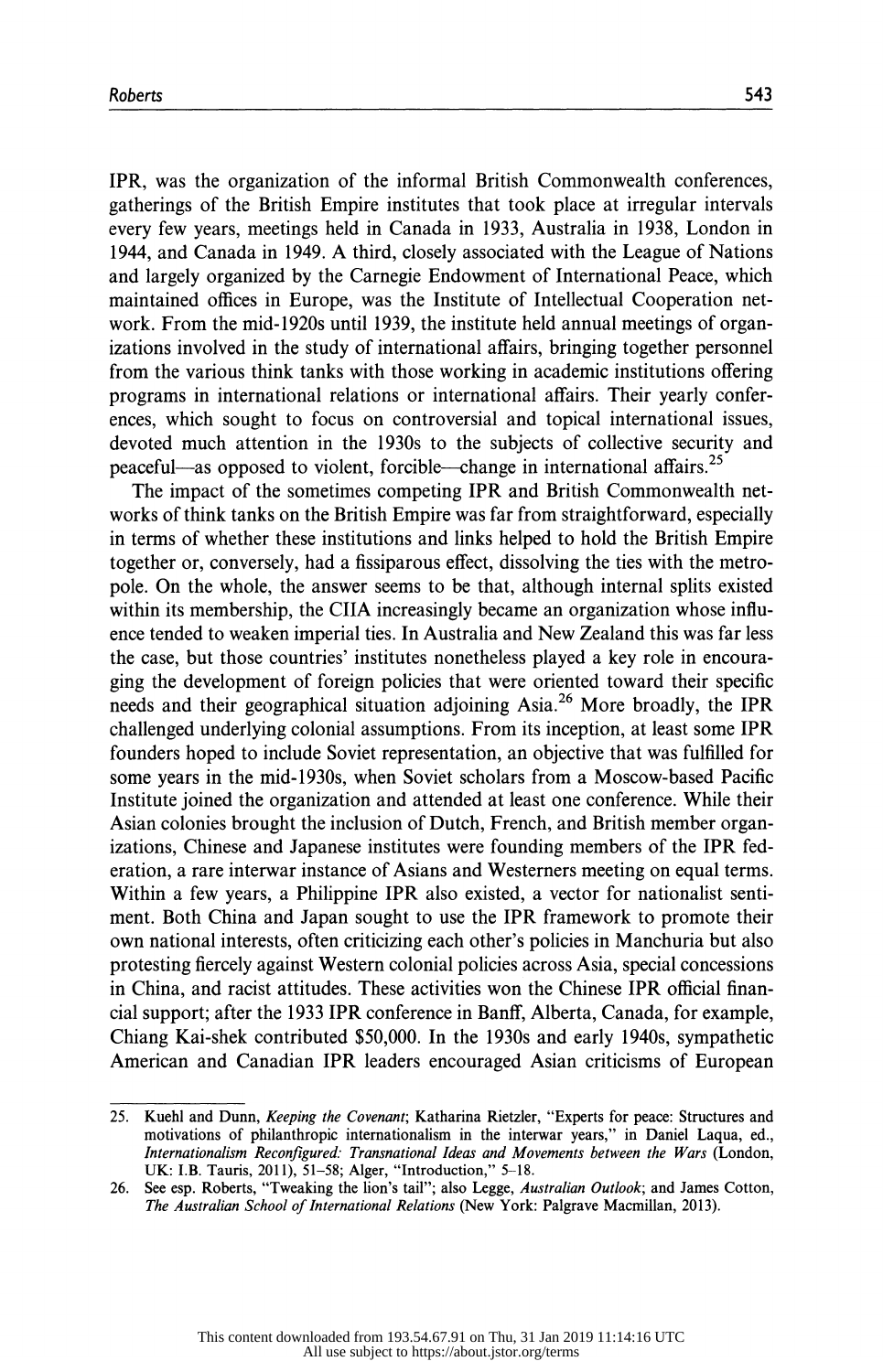imperialism, and actively sought to make IPR conferences forums where Indian representatives could attack British policies and demand full independence.<sup>27</sup>

 In the Anglo-American sphere, the Second World War impelled think tanks and their personnel into the centre of policy formulation, with think tank staffers and members providing an essential reservoir of expertise for policy analysis and long term planning. In the immediate aftermath of the Second World War, this remained the case. The CFR was particularly significant in terms of serving as a forum where officials and other elites could debate and formulate developing US Cold War policies in private, before selling them to Congress and the public.<sup>28</sup> Chatham House, the AIIA, and the CIIA also remained important in terms of helping to formulate and develop those countries' international policies as well as to mobilize support for them.<sup>29</sup>

 In the postwar world, however, international affairs institutes apparently soon came to function somewhat differently than between the wars. The far-flung net works of the interwar period shrank dramatically. The international studies con ferences run by the Committee on Intellectual Cooperation never properly revived after 1945, although what remained of their assets and personnel were subsumed under the new UNESCO umbrella. In 1972, the author of the introduction to a reprint edition of some of its conference volumes even lamented the absence at that time of any comparable effort "to assemble the most competent scholars in all countries for a collaborative assault on significant international problems," sug gesting that, despite the existence of "a considerable amount of scholarly collab oration across national boundaries," future "historians ... will wonder why scholars of the 1970s were not as energetic and creative in developing truly inter national institutions for inquiry."30 With China lobby influence and McCarthyist anti-communism increasingly strong influences in the United States of the 1940s and early 1950s, the IPR's alleged penetration by Chinese and Soviet communists attracted ferocious and incessant criticism, which ultimately caused the collapse of the American IPR and the overarching Pacific Council that had managed the international IPR organization. Except for the China Council, which withdrew in 1949, most of the IPR's other constituent national organizations remained in existence. The revived Japanese Council proved to be one channel for encouraging Japan's Cold War reintegration into the non-communist international structure, while the Indian, Pakistani, Indonesian, and Philippine organizations were in each case associated with and markers of those nations' nationalist and independence movements. As Michael Anderson has pointed out, throughout the 1950s IPR international conferences continued, shifting venues around Asia and attended by substantial cohorts of Western—including US—and Asian scholars.<sup>31</sup> After

<sup>27.</sup> Akami, *Internationalizing the Pacific*; Roberts, "Tweaking the lion's tail," 636–659.<br>28. Akami, *Internationalizing the Pacific: Parmar, Think Tanks and Power*; Wala, Winni

Akami, Internationalizing the Pacific; Parmar, Think Tanks and Power; Wala, Winning the Peace; Santoro, Diffidence and Ambition.

<sup>29.</sup> Legge, Australian Outlook; St. John, ed., From the Great War.<br>30. Alger, "Introduction," 16-17.

Alger, "Introduction," 16-17.

 <sup>31.</sup> Michael Anderson, "Pacific dreams: The Institute of Pacific Relations and the struggle for the mind of Asia," (PhD thesis, University of Texas, 2009).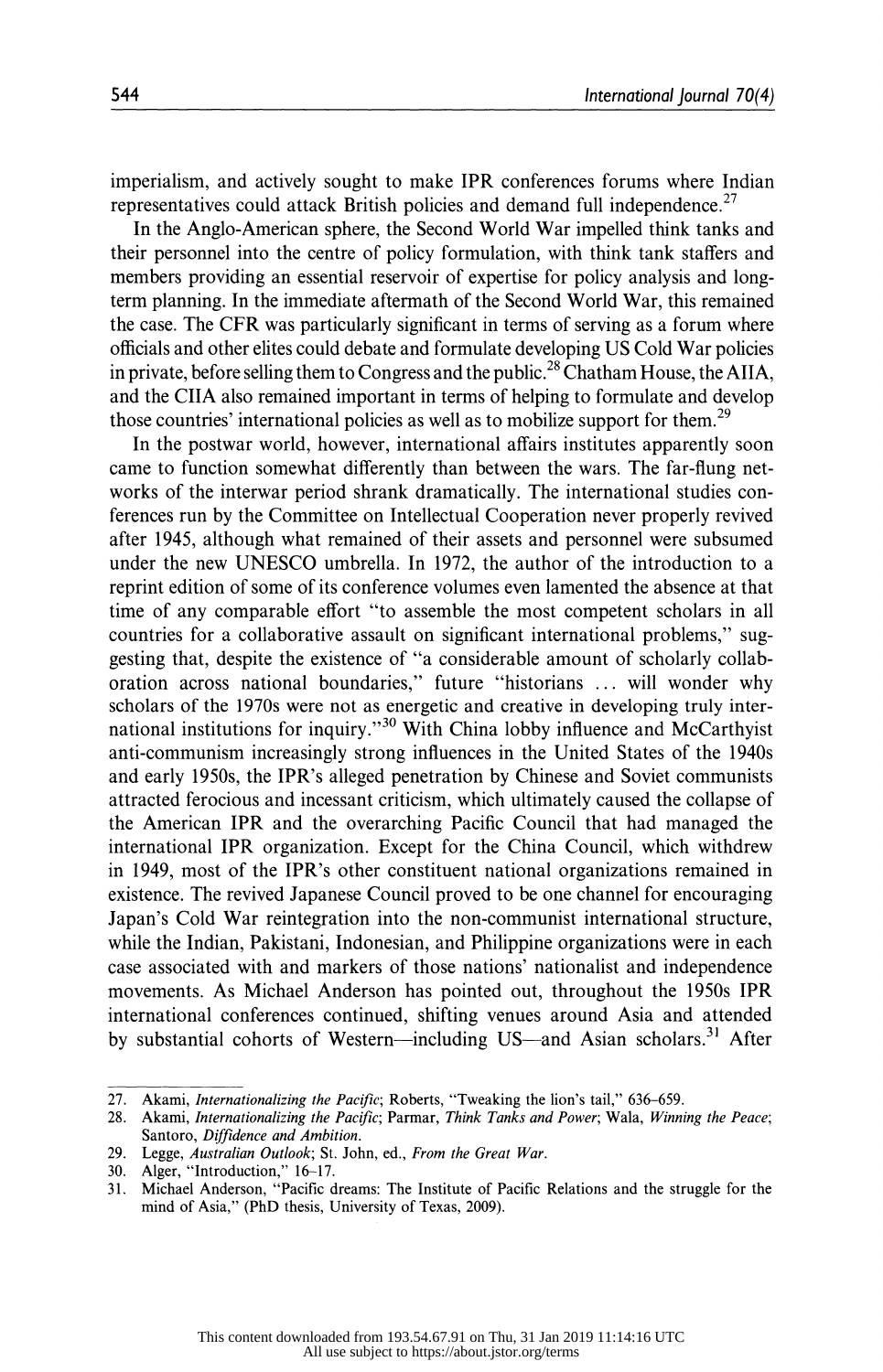the late 1950s, however, these meetings fizzled out and so, slightly later, did the British Commonwealth conferences, a victim of Chatham House's—and Britain's—growing preoccupation with Europe and the Common Market.

 While political reasons may have accounted for the decline and ultimate dis appearance of the marathon interwar conferences, lasting a fortnight and demand ing substantial investment in travel time and funds, logistics may also have played a part. Paradoxically, the emergence of relatively rapid air travel, facilitating per sonal contacts of every kind, may have made such gatherings and the sprawling networks they represented less salient to the academic policy world. So too, it seems, did the emergence of other centres for the study of international affairs and associated disciplines such as developmental economics, many based in top academic institutions. The Yale Institute of International Studies, established in the mid-1930s and funded by Carnegie and Rockefeller donations as well as private contributions, an early centre for the dissemination of what would soon become known as the realist tradition of international relations, was probably the pioneer of such bodies.32 Other prominent American universities, especially the Ivy League, the Massachusetts Institute of Technology, Michigan, Chicago, Stanford, and the University of California-Berkeley, soon proved hospitable to similar enterprises, especially when their study and research programs succeeded in attracting substan tial government and private funding. Within London University, the London School of Economics, the School of Oriental and African Studies, and King's College were more amenable than venerable but structurally rigid Oxford and Cambridge to housing innovative new programs and centres. In Australia, the newly established Australian National University, based in the nation's capital, Canberra, was intended to boost the study of Asia, the region to which, as Australians had by 1945 become extremely conscious, their country was geogra phically if not culturally closest, a factor that could not be ignored.

 Links between the official policy world and civilian expertise proliferated at various levels. By the Second World War's end, for example, the British Foreign Office had taken over what had initially been a wartime research unit staffed by Chatham House personnel, now re-named the Foreign Office Research Department. In 1946 the US State Department established its own in-house think tank, the Policy Planning Staff. The Defense Department's efforts to set up a comparable organization eventually led to the creation in 1956 of the Institute for Defense Analyses. The more technologically oriented RAND Corporation, an outgrowth of the US Air Force's wartime needs, came into being earlier, in the late 1940s. The Washington-based Brookings Institution did not concentrate exclusively on foreign affairs, but one substantial division focused on international issues. With arms control and strategic and security issues pressing Anglo-American Cold War preoccupations, two major private research centres were founded in London and Washington. In 1958 the British military historian Sir Michael Howard, working with Labour politician Denis Healey and journalist Alistair Buchan,

 <sup>32.</sup> Paulo J.B. Ramos, "The role of the Yale Institute of International Studies in the construction of United States national security ideology, 1935-1951," (PhD thesis, Manchester University, 2003).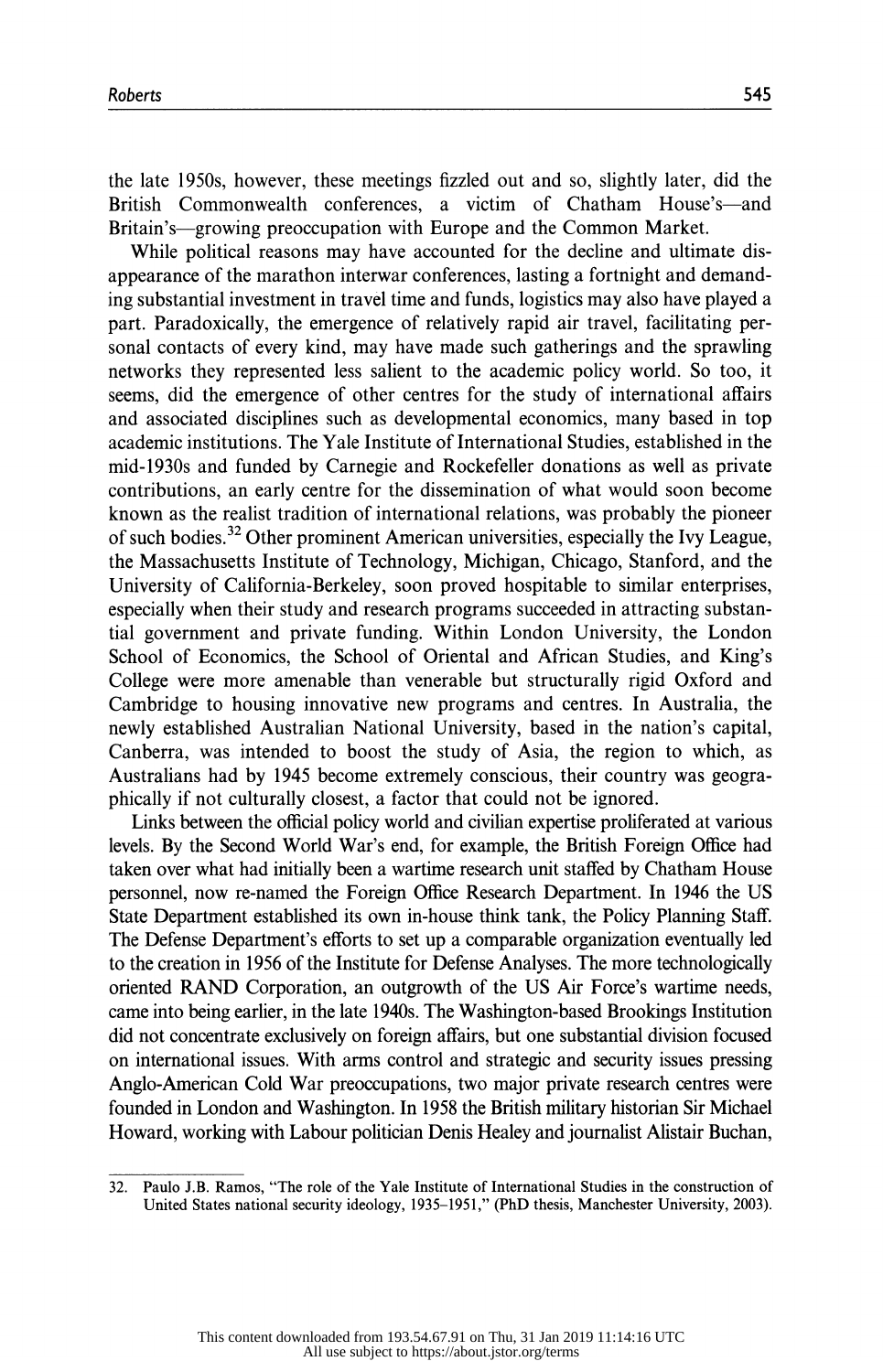set up the International Institute for Strategic Studies. Its Washington counterpart was the Center for Strategic and International Studies, founded in 1962 by the former chief of naval operations Arleigh Burke and initially based at Georgetown University. Particularly in the post-1945 United States, but also elsewhere, independent foreign policy think tanks were only part of a broader complex of research organizations.<sup>33</sup>

 Yet this did not imply that international affairs institutes had become irrelevant, or that transnational interactions among them ceased. Rather, their modus oper andi and cooperative arrangements adapted to changing national and global con ditions. In Germany, Italy, and occupied Europe, most such bodies had ceased operations during the 1930s or the early 1940s. After 1945, however, these organ izations were either revived or replaced by new centres of some kind. The privately funded German Council on Foreign Relations (DGAP), founded in 1955, con sciously modelled itself on its New York namesake. Other significant German foreign policy institutes, notably the German Institute for International and Security Affairs (SWP), were largely government funded. So, too, was the Institut français de relations internationales (IFRI), created in 1979 on the foun dation of the Centre d'études de politique étrangère, the French version of Chatham House established in 1935. Virtually every Western European country—Italy, the Netherlands, Belgium, Denmark, Sweden, Norway, and Finland—had at least one international affairs institute, often heavily reliant upon public funding if not part of the governmental apparatus. Norway also housed the independent Peace Research Institute Oslo (PRIO), founded in 1959, and Sweden the government-backed Stockholm International Peace Research Institute (SIPRI), established in 1964.

 Think tanks specializing in international affairs were generally considered national assets, useful supplements to the official apparatus charged with the day-to-day administration of foreign policy. They also provided convenient inter faces where politicians and bureaucrats could encounter not just ideas but also individuals from the academic, media, and business worlds, potential supporters, or even recruits for government operations. As Marshall Plan policies envisaging West Germany's economic recovery and political, economic, and military reinte gration into Europe developed in the late 1940s and early 1950s, North American and Western European international affairs think tanks organized assorted joint conferences in Europe focusing on these issues, where informed elites from coun tries promoting and those that would be affected by these new initiatives came together to discuss their implications for non-communist Europe.

 For three decades after 1945, bilateral and occasionally trilateral initiatives and ad hoc meetings became the preferred international operating mode for the inter national affairs institutes. These initiatives often built on earlier relationships. The CFR and RIIA, originally envisaged in 1919 as Siamese twins, had a close relationship thereafter. In the 1920s and mid-1930s, and again in the early 1950s, they undertook joint studies intended to explore and resolve major tensions in

<sup>33.</sup> On post-1945 think tank proliferation, see McGann, Global Think Tanks, 40-43.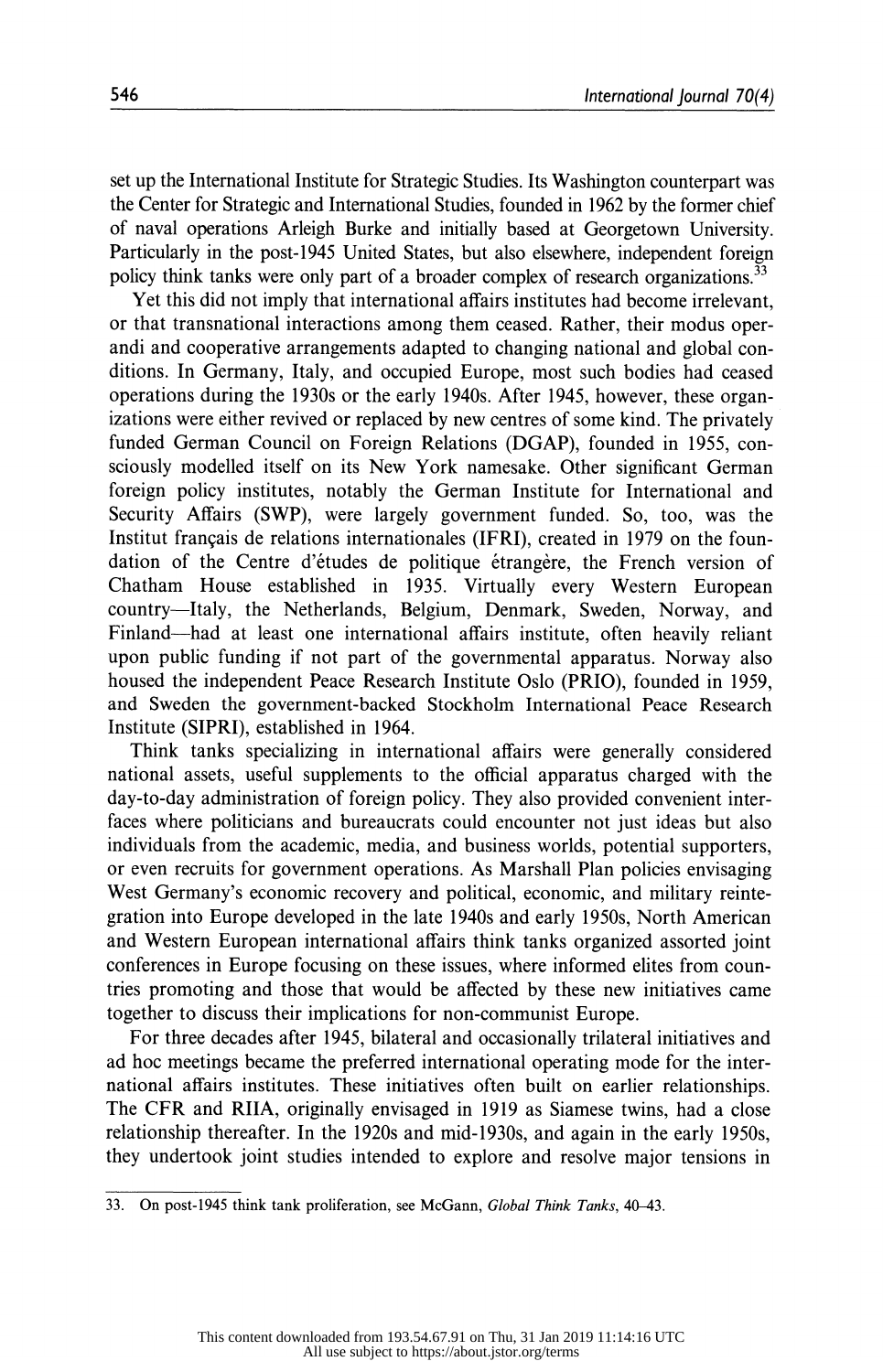Anglo-American relations. In the 1960s and beyond, one key CFR figure, Miriam Camps, an American woman living in Britain and married to the master of Pembroke College, Cambridge, held joint appointments with both Chatham House and the council, working on a wide-ranging series of studies that often involved personnel from both organizations, plus a cast of British and European contributors. In 1968, Chatham House and the Institute for Defense Analyses also co-sponsored a conference on the future of Anglo-American relations. From the 1930s onward, the CFR and the CIIA likewise had close ties. From the interwar period well into the 1980s, the two organizations held repeated joint confer ences—usually resulting in co-publications—where the participants hoped to illu minate, discuss, and defuse difficulties in the Canadian-American bilateral relationship. In the mid-1950s, one such meeting brought together the RIIA, CIIA, and CFR. Almost simultaneously, the CFR also mounted a joint project with the Indian Council of World Affairs to explore contentious issues in US Indian relations. From the 1950s through the 1980s Chatham House, as British eyes turned increasingly toward Europe, mounted many successive conferences on intra-European relations, some of them trilateral, involving both French and German partner institutes, and some bilateral, with collaborators drawn from France, Germany, Italy, and Norway.

 Supplementing these was a long series of meetings, from the 1960s to the 1980s, among directors of the European institutes of international affairs, meetings that transcended the Iron Curtain, bringing together institutes from both Eastern and Western Europe. All of Eastern Europe's Soviet bloc nations possessed one or more government-funded institutes or centres focusing on international affairs, which maintained some contacts with Western counterparts. So too did the Soviet Union, with the Russian Institute for the USA and Canada and the Institute of World Economy and International Relations (IMEMO) the major contact points. Soviet-bloc scholars were often constrained in what they could write or publicly advocate, but these exchanges helped maintain communications at a semi-official level. One highly intriguing aspect of the Cold War period is how, from the 1960s to the 1980s, three leading Anglo-American private institutes, the CFR, Chatham House, and the CIIA, each independently mounted a series of joint conferences, meetings, and other contacts with comparable organizations in Hungary, Romania, Yugoslavia, Poland, and the Soviet Union, each involving a series of separate bilateral meetings.<sup>34</sup> How far such initiatives and contacts facili tated and contributed to détente, the Helsinki process, and the relaxation of Soviet policies that eventually brought the ending of the Cold War is less than clear, and

 <sup>34.</sup> Strobe Talbott's introduction to the memoir of Georgi Arbatov, director of the Russian Institute for the USA and Canada and a leading interlocutor in these exchanges, quite vividly depicts some of the exchange relationships involved. Georgi Arbatov, The System: An Insider's Life in Soviet Politics (New York: Times Books, 1992). See also Stone, Denham, and Garnett, eds., Think Tanks across Nations, 202-222; Stone and Denham, eds., Think Tank Traditions, 121-137; Metta Spencer, The Russian Quest for Peace and Democracy (Lexington: Rowman and Littlefield, 2010); and James Voorhees, Dialogue Sustained: The Multilevel Peace Process and the Dartmouth Conference (Washington, DC: United States Institute of Peace Press, 2002).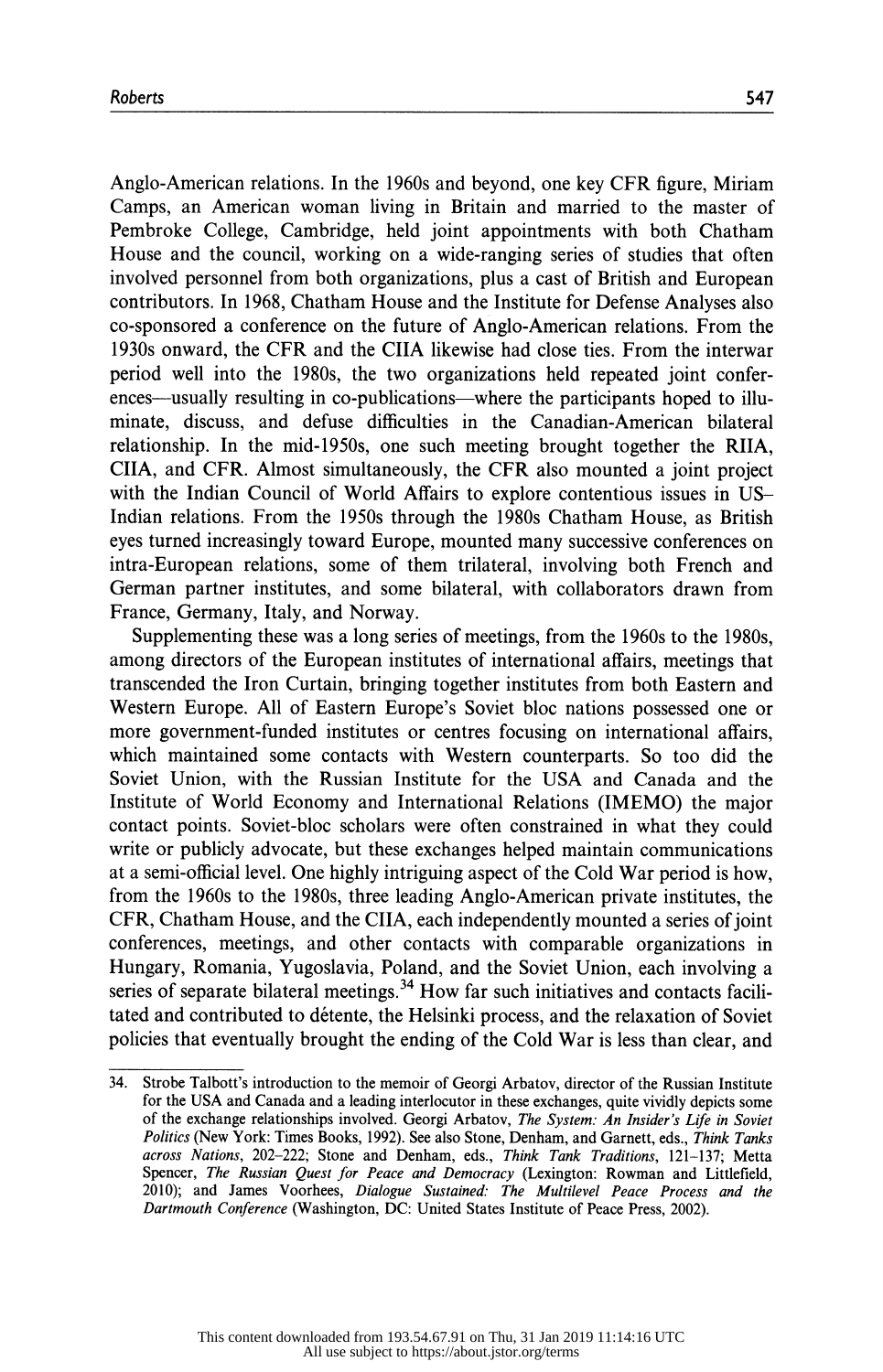deserves further investigation. Undoubtedly, however, US, British, and Canadian diplomats in the countries involved and in Washington, London, and Ottawa were well aware of such contacts and often received reports on them. (Although the CFR prided itself on not accepting government funding, in these years both Chatham House and the CIIA sought and received substantial subsidies from their national foreign offices.)

 The role of foreign policy think tanks in US relations with China, for two decades a missing quantity in the international equation, was equally significant. With the American IPR crippled by McCarthyite attacks, by the early 1950s China had become a radioactive topic in terms of public debate. The Asia Society, founded in the late 1950s by John D. Rockefeller III in an effort to fill the gap left by the near-defunct IPR, flatly refused even to consider taking any role on the IPR's Pacific Council, and initially excluded China from its areas of interest. Pressed by IPR representatives, Rockefeller

 emphatically stated that the Society would not undertake research or publication of a journal, that it did not intend to operate outside the United States and that it pro posed to concentrate its efforts for the present on social activities (dinners, receptions) and cultural projects (such as art exhibits). He also made it very clear that under no circumstances would the Society be willing to become the successor to the American IPR or to take over its functions in the international IPR at present or in the fore seeable future, and that this would still hold even if the international IPR should later change its name.<sup>35</sup>

 Under these hostile conditions, in the 1950s and 1960s the once Eurocentric CFR became particularly significant in facilitating the continuation of informed debate on the highly controversial subject of China, providing a forum where elite policymakers, official and unofficial, could exchange views privately in strict con fidentiality, and a new generation of experts on China and Asia was nurtured. Visiting foreign speakers, top government officials, and private individuals alike could explain and defend their own and their governments' stances on China with out risking public controversy. The publication of CFR studies on China helped to change the climate of public opinion and prepare the ground for recognition, as did the work of the National Committee on US-China Relations, established by lead ing US China experts in the mid-1960s and funded primarily by John D. Rockefeller III. Eventually the Asia Society likewise played a significant role. Although that body initially quite deliberately refrained from betraying any inter est in China, this position changed from the mid-1960s, as the Asia Society orga nized its own China Council and began to host events featuring serious discussion of China policy. During the 1970s these interlinked institutions played significant

 <sup>35.</sup> J. Morden Murphy to Trustees of the American [PR. 21 January 1957, folder 25 Institute of Pacific Relations, Correspondence M 1945-1957, box 1, William W. Lockwood Papers, Mudd Manuscripts Library, Princeton University, Princeton, NJ.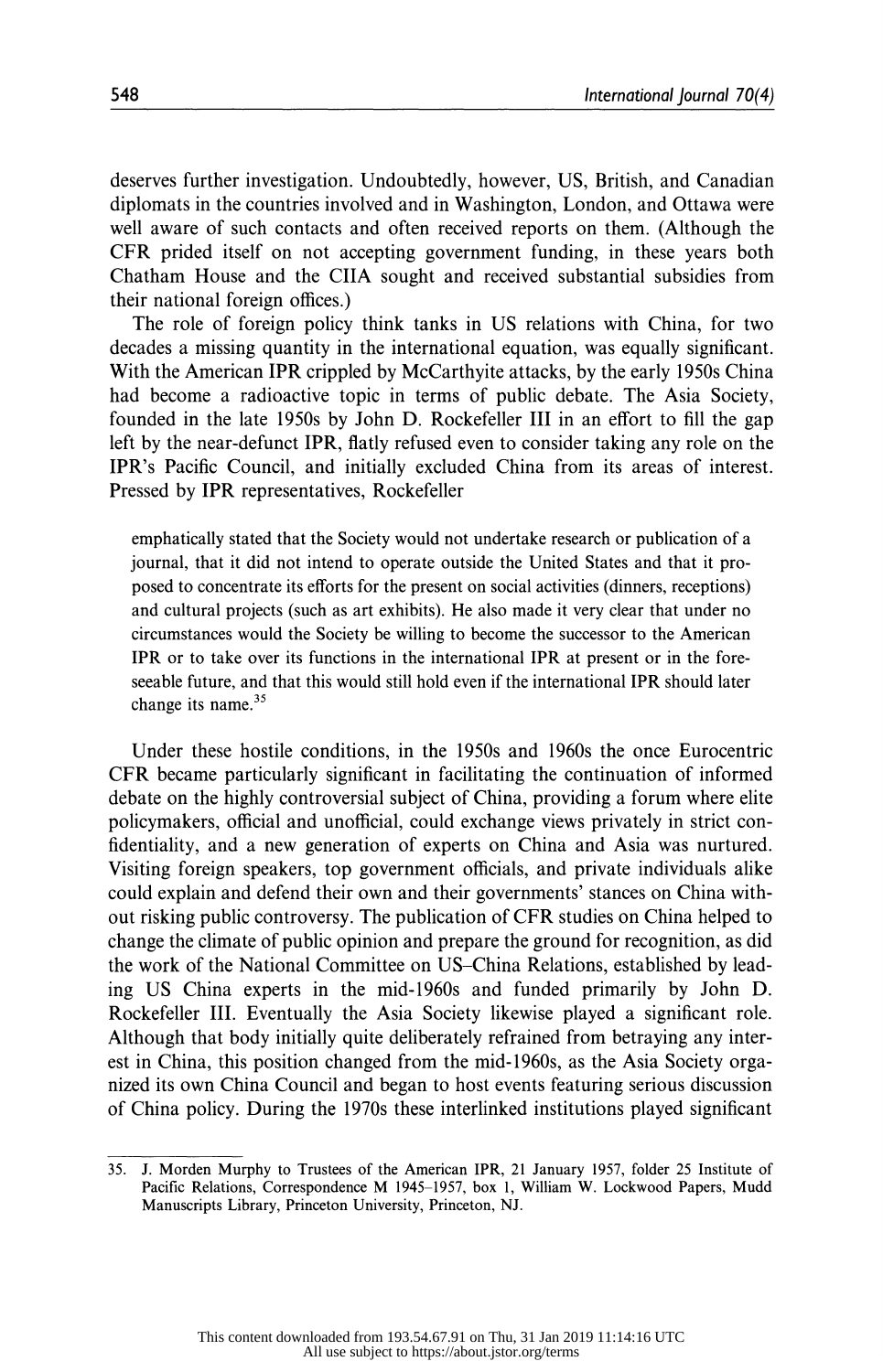parts in making contacts with Chinese elites of various kinds and smoothing the path toward full US diplomatic recognition of China. Subsequently, they effectively worked closely together to steer Sino-American relations through what were often troubled waters.36

 If relations with China were uniquely contentious in the United States, in other countries China policy was nonetheless both disputed and intriguing. Britain recog nized the new People's Republic of China within weeks of its proclamation. In the early 1950s, Chatham House and CFR representatives came together to explain their respective countries' differing policies on China and other issues to each other, a project that resulted in a joint book publication.<sup>37</sup> After Britain and China upgraded their diplomatic representation in the early 1970s, the RIIA made over tures to Chinese diplomats in London and sought to develop relations with coun terparts in China.<sup>38</sup> In Australia, New Zealand, and Canada, US pressure ensured that the decision to recognize China officially was deferred until the early 1970s, and during two decades of non-recognition officials and the public alike split over this policy's merits. It appears probable that the international affairs institutes provided forums where dissenting views on China policy could be heard and dis cussed. Once relations were re-established, the institutes organized trips to China, hosted Chinese visitors and speakers, and increasingly took part in joint events with Chinese counterpart bodies.<sup>39</sup>

 Beginning in the 1970s, foreign policy think tank operating modes, especially in terms of transnational interchanges, seem once more to have evolved, adapting to altered conditions. There was a steady return to a global rather than a national emphasis, and a new readiness to contemplate ambitious international linkages. Responding to the pervasive sense of American decline (and its own perceived irrelevance and failures), the CFR used Ford and Rockefeller funding to mount the massive Project for the 1980s, intended to reshape US policy in an increasingly interdependent and globalized world.<sup>40</sup> New emphasis on international interdependence and multilateralism brought an intensification of bilateral and trilateral

 <sup>36.</sup> On Rockefeller's support for these organizations, see Bullock, The Oil Prince's Legacy, John Ensor Harr and Peter Dobkin Hall, The Rockefeller Century (New York: Scribner's, 1988) and The Rockefeller Conscience (New York: Scribner's, 1991). On the Asia Society's operations, see Adriana Proser, ed., A Passion for Asia: The Rockefeller Legacy (New York: Asia Society, 2009); and Nicholas Piatt, China Boys: How U.S. Relations with the PRC Began and Grew: A Personal Memoir (Washington, DC: New Academia Publishing, 2010). On National Council on US-China Relations operations, see its newsletters; also Norton Wheeler, The Role of American NGOs in China's Modernization: Invited Influence (New York: Routledge, 2012).

<sup>37.</sup> Henry L. Roberts and Paul A. Wilson, Britain and the United States: Problems in Cooperation: A Joint Report (New York: Harper, 1953).

 <sup>38.</sup> On British policies, see Priscilla Roberts, "Rebuilding a relationship: British cultural diplomacy towards China, 1967-80," in Greg Kennedy and Christopher Tuck, eds., British Propaganda and Wars of Empire: Influencing Friend and Foe 1900-2010 (Farnham, UK: Ashgate, 2014), 191-218.

<sup>39.</sup> Legge, Australian Outlook; James Cotton, The Australian School of International Relations (New York: Palgrave Macmillan, 2013).

 <sup>40.</sup> On the sense that international configurations were changing, largely to US disadvantage, see Daniel J. Sargent, A Superpower Transformed: The Remaking of American Foreign Relations in the 1970s (New York: Oxford University Press, 2015), esp. chapter 6.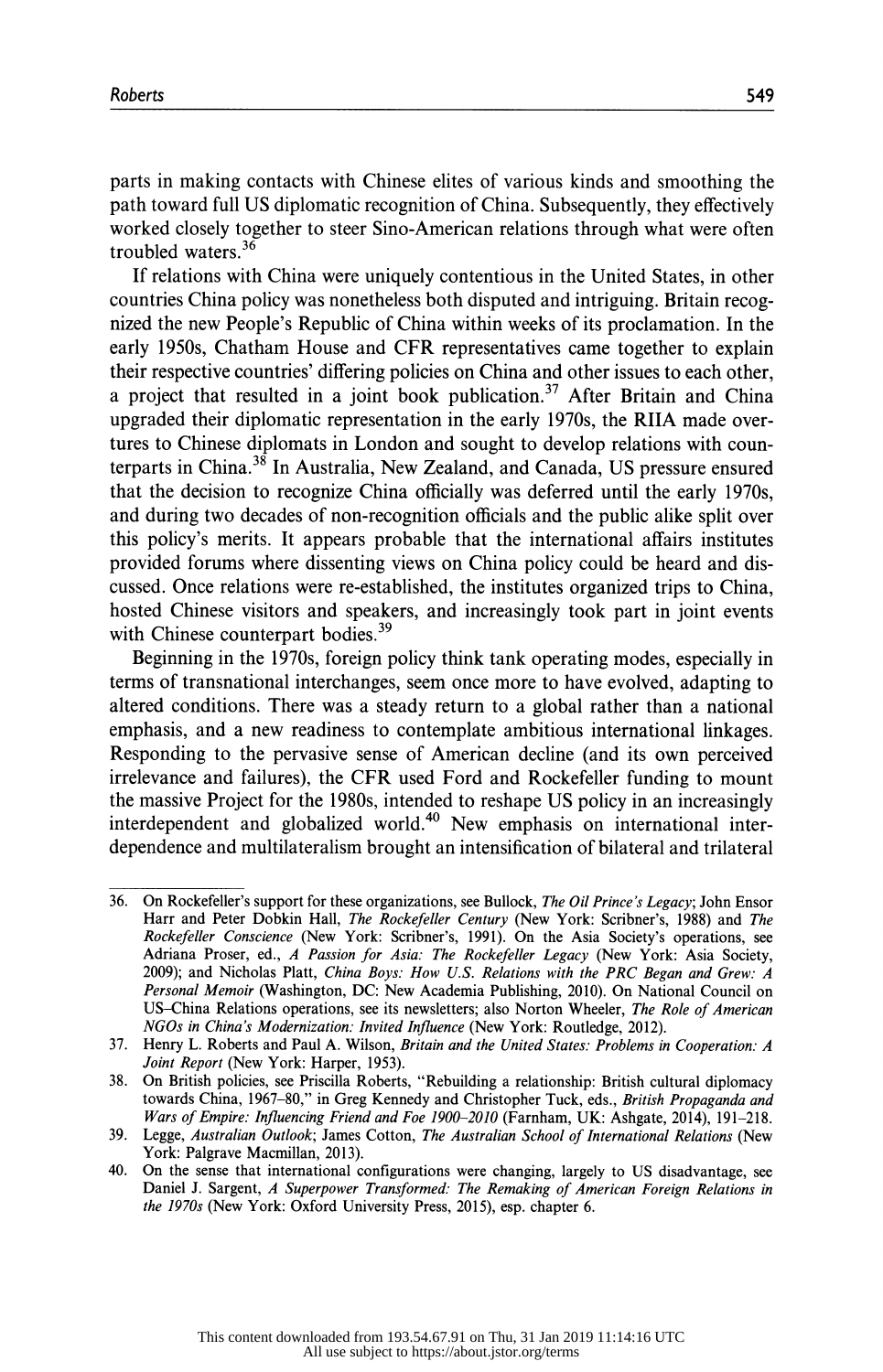joint ventures, with project teams now including well-qualified participants who were not necessarily nationals of the organizing country. Broadly speaking, from the mid-1970s onward foreign policy think tanks began to reinvent themselves. One reason was probably an increasing awareness that they must change or die. The small, clublike institutions of earlier decades, effectively run by a few energetic, sometimes charismatic enthusiasts, lacked the critical mass of personnel and organ izational and technical skills needed to compete and make an impact on the national and increasingly the global stage. New institutional rivals for influence included highly politicized advocacy think tanks, committed to strongly ideological and usually conservative perspectives, with the American Enterprise Institute and the Heritage Foundation at the fore. A plethora of new, single-issue, non-govern mental organizations, such as Amnesty International, Human Rights Watch, World Watch, and the International Crisis Group, focused on particular inter national causes, such as the environment, human rights, or women's issues. And think tanks linked to the fortunes of specific political parties or groups, or designed to promote the interests or careers of a few individuals, often retired officials—the most notable perhaps ex-president Jimmy Carter's eponymous Carter Center—also proliferated. In a crowded field, many proved short-lived. Major, well-established Western foreign policy institutes, often bolstered by substantial endowments, responded creatively. They reached out to a broader membership and constituen cies that reflected changing national and international power structures and elites, upgraded their capability to disseminate their intellectual outputs, published and otherwise, developed media strategies, and even called in management consultants. Links to policymakers were also upgraded, with the CFR and Asia Society opening Washington offices in the early 1970s.

 More elaborate transnational groupings began to emerge, most notably the TC, an enterprise that initially brought together European, North American, and Japanese specialists, but later expanded its scope to include Chinese participants and other East and Southeast Asians. The banker David Rockefeller, since the late 1960s a reforming CFR chairperson, was a leading spirit in this venture.<sup>41</sup> It was inspired in part by the Asia Society's Williamsburg conferences, an enterprise initiated in 1971 by his brother, John D. Rockefeller III. The 1970s saw the begin ning of serious efforts to integrate Asian elites into the post-1945 international power structure, initiatives in which think tanks—and associated academic insti tutions—were highly significant, and to which the Asia Society's Williamsburg conferences were likewise crucial. These exclusive private meetings, where a small group of top political, business, media, and academic figures from around non communist East and Southeast Asia spent three days every year talking in strict confidence to American, Canadian, Australian, and British counterparts about recent developments in Asia and prospects for the future, soon became an event sui generis. Eventually, in 1980, mainland Chinese representatives, followed by top figures from other Asian communist countries, would join these deliberations.

 <sup>41.</sup> Sklar, ed., Trilateralism; see also Dino Knudsen's forthcoming book on the Trilateral Commission.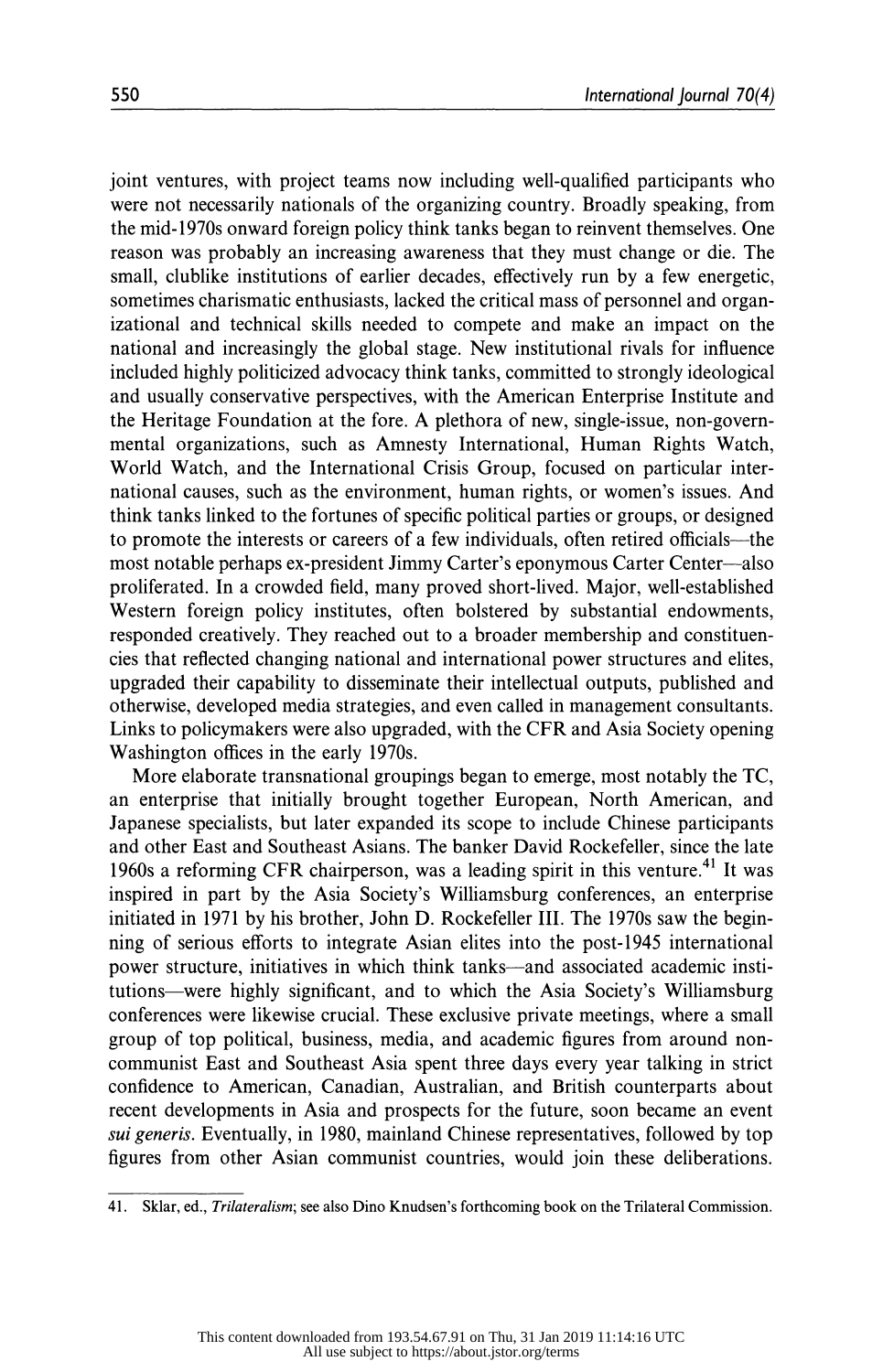From their inception, these meetings' three co-conveners included not just the Asia Society's Robert W. Barnett, a long-time China expert and retired US diplomat, but also Saburo Okita of Japan (a think tank executive and future foreign minis ter), and the leading if sometimes politically controversial Indonesian intellectual Soedjatmoko, a former Indonesian ambassador to the United States.

 Across Asia, foreign policy institutes proliferated from the 1950s and, even more, the 1970s onward. Japan was initially the leader in the field, with many such insti tutions government funded or at least government backed, including the Japan Institute of International Affairs (JIIA), established in 1959 by the Foreign Ministry. South Korea soon followed suit with various government-sponsored organizations, as did Singapore, where the independent Singapore Institute of International Affairs came into being in 1961 and the government-backed Institute of Southeast Asian Studies was established in 1968. The Malaysian gov ernment founded the Institute of Strategic and International Studies (ISIS) in 1983. Elsewhere, their nature was mixed, with privately funded think tanks such as Indonesia's Centre for Strategic and International Studies operating at a certain arm's length from government. East and Southeast Asian foreign policy institutes proved adept at regional networking, notably through the ASEAN Institute for Strategic and International Studies, established in 1981; the Council for Security Cooperation in Asia-Pacific, founded in 1993; and the Network of East Asian Think Tanks, created in 2002.42 In 2015, the JIIA's website listed no less than 119 affiliated organizations around the world.<sup>43</sup> By 2014, China housed 429 of Asia's 1087 think tanks, surpassed only by the 1830 in the United States. From the 1970s onward, government bureaucracies at all levels in China established government-funded foreign policy institutes—usually freestanding but sometimes housed within universities—whose most significant function was to provide informed advice and guidance on their country's developing relationship with the outside non communist world. Thousands of scholars worked in these centres. While many reflexively toed the prevailing line and steadfastly defended government policies, these organizations sometimes provided bases for intellectuals who questioned Marxist orthodoxy and the existing status quo, developments that on occasion provoked tough party crackdowns on dissent. China's avowed objective of develop ing internationally respected think tanks to boost its soft power and global standing may indeed be undercut by its government's ingrained habit of harassing or arrest ing such institutions' personnel when they deviate from prevailing official dictates.<sup>44</sup>

 <sup>42.</sup> McGann with Sabatini, Global Think Tanks, 129.

 <sup>43.</sup> Japan Institute of International Affairs, http://www2.jiia.or.jp/en/network.php (accessed 16 March 2015).

 <sup>44.</sup> Adrian Wan, "Chinese Academy of Social Sciences is 'infiltrated by foreign forces': Anti-graft official," South China Morning Post, 15 June 2014, http://www.scmp.com/news/china/article/ 1533020/chinese-academy-social-sciences-infiltrated-foreign-forces-anti-graft (accessed 6 April  $2013$ ); Huang, "Chill wind blows through Chinese Academy of Social Sciences,"  $30$  $Morring \; Posi, \; 2$  August 2014, http://www.scmp.com/news/china/article/1564502/c blows-through-chinese-academy-social-sciences (accessed 6 April 2015); Huang, "Think tanks face hurdle in answering Xi Jinping's call," South China Morning Post, 3 November 2014,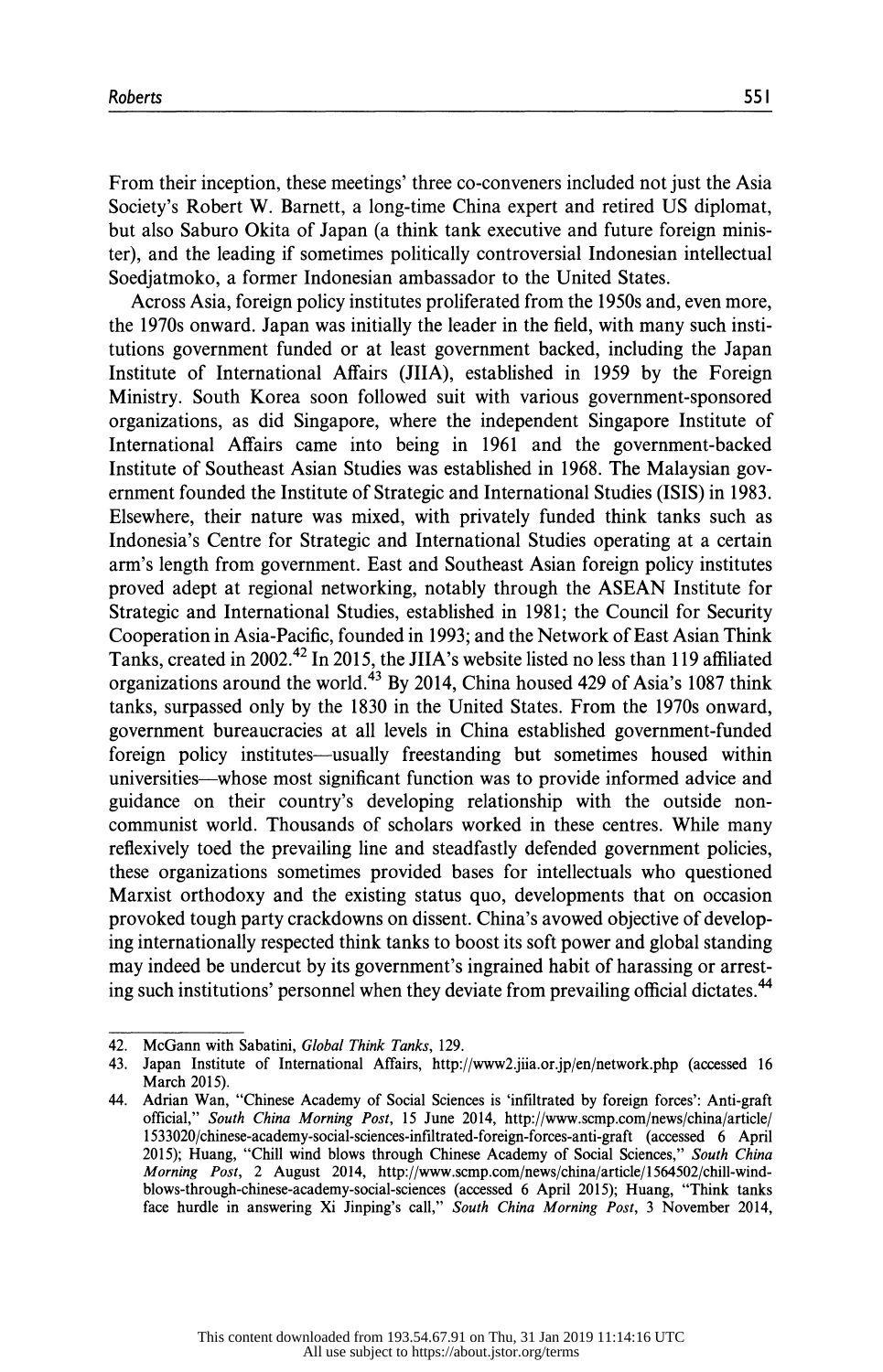Western international affairs institutes often responded to the Cold War's end with entrepreneurial enthusiasm and an upsurge in global activity. Some estab lished international outposts, notably the Asia Society in Hong Kong, Manila, Melbourne, Mumbai, Seoul, and Shanghai, and the CEIP in Moscow, Beirut, Beijing, and Brussels. The CEIP was also exemplary in terms of linking itself into international networks, both institutional and personal, establishing affiliated relationships with a wide range of other organizations, and ensuring global and US visibility and impact for its publications and findings. In 2014 it was credited with having the world's third best think tank network, with Chatham House possessing the world's fifth best. The CFR, currently  $27<sup>th</sup>$  in terms of such networks, opened its first international office in Hong Kong in 1995, the same year it cut its ties to its forty-odd associated regional committees around the United States; it also upgraded its website, began publishing foreign-language versions of its journal, and improved its outreach and publicity. Large institutes such as the Washington-based Woodrow Wilson Center, founded in the late 1960s, increas ingly oriented themselves to understanding and addressing the challenges of an international system in transition, while mounting a major long-term transnational initiative to enhance understanding of the Cold War by pushing to open archival materials from the communist camp. The Wilson Center hosts an impressive range of foreign as well as American scholars, mounts major conferences, has ties to numerous institutions around the world, and publishes highly respected journals and scholarly volumes, both edited and single-authored.

 The end of Soviet domination over Eastern Europe likewise prompted an efflor escence of new think tanks across the "transitioning" region, some though not all oriented toward foreign affairs. It also boosted the standing of existing institutes of international affairs, which continued in existence even as new and more specific ally focused organizations were created. Given the salience of the European Union, pan-European networks became particularly significant, and in 2007 a European Council on Foreign Relations was founded, with EU funding and backing from a blue-ribbon assortment of top political figures. Universities likewise responded. At the London School of Economics, from 2008 the IDEAS Centre for the study of International Affairs, Diplomacy, and Strategy offered a heady mix of first-class scholarship, exciting international visitors and lectures, joint programs to train promising young foreign policy specialists from around the world, high-profile and off-the-record events, and astute publicity, and was rewarded within six years with the accolade of the world's second-ranked academic think tank. Except in very specific niche areas, however, as with institutions deliberately designed to bolster a specific bilateral relationship, Western institutes that simply remained small-scale, serving a limited catchment group, often found survival problematic and sometimes disappeared or amalgamated with other groups, a

http://www.scmp.com/news/china/article/1630831 /think-tanks-face-hurdle-answering-xi-jinpings call?page=all (accessed 6 April 2015); Stone and Denham, eds., Think Tank Traditions, 141-162; David Shambaugh, "China's national security research bureaucracy," China Quarterly 110 (1987): 276-304.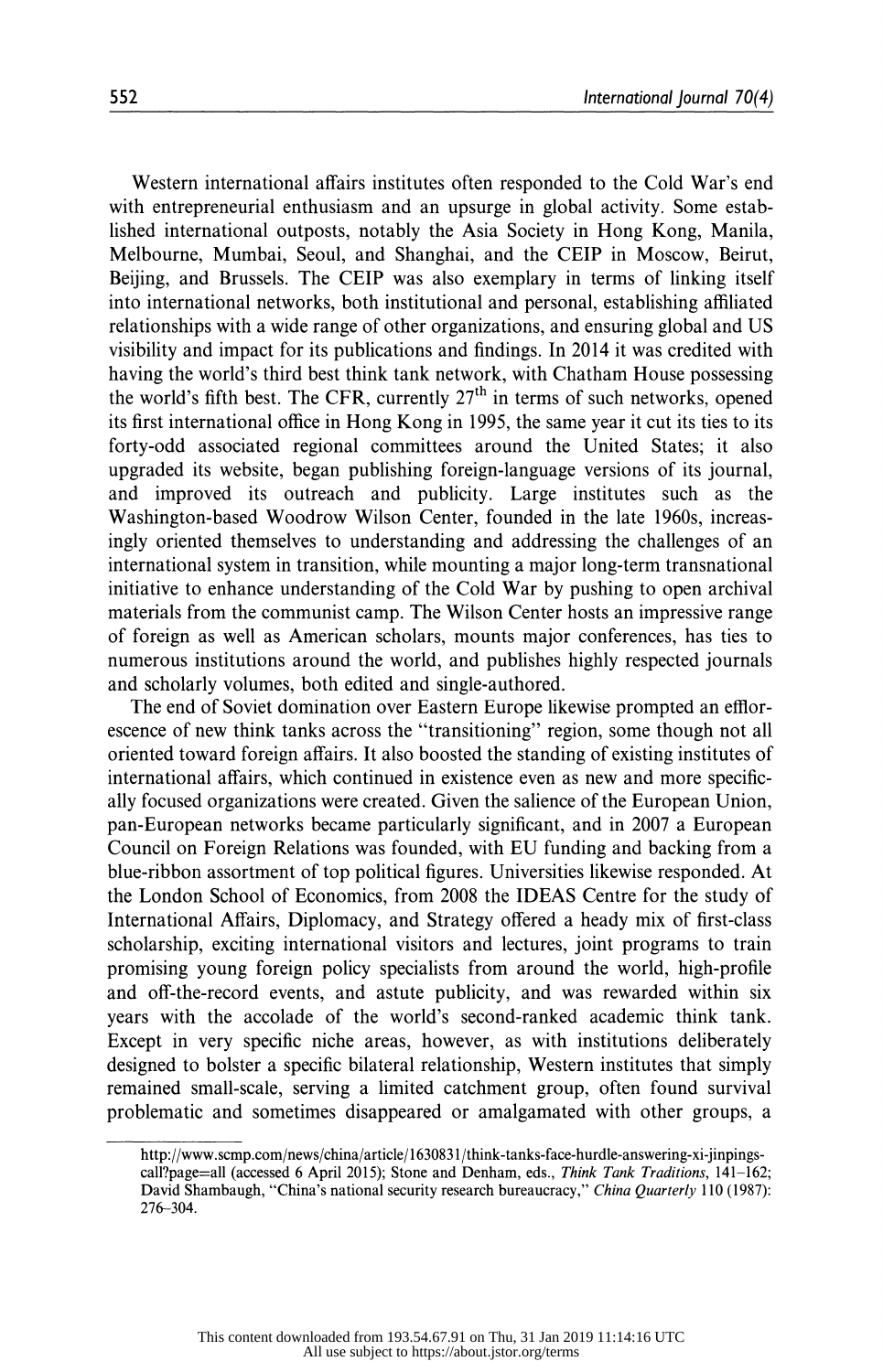fate that befell the venerable CIIA, transformed into the Canadian International Council in 2007. Clingendael, the highly respected Netherlands Institute of International Relations, was a 1983 government-sponsored amalgamation of seven earlier institutes.

 For the long-term, the future appeared to lie with those organizations that ori ented themselves toward the regional and the global "agora." Perhaps the most remarkable feature of the early twenty-first century was the dissolution of the distinction between domestic and international issues, at least so far as inter national think tanks and non-governmental organizations were concerned. In Latin America, Africa, Europe, Asia, and the BRICs, regional groupings had become de rigueur, with a BRICs Policy Center operating in Brazil. The African Liberal Network, prudently working from Britain, was created in 2003; a Network of Arab Liberals, based in Egypt, came into existence in 2006; and the Council of Asian Liberals and Democrats, headquartered in the Philippines, was founded in 2008. Furthermore, regional groupings tended to be linked with and look to still wider global networks. Pursuing international peace can be a protean enterprise. Economic growth, political development, urban planning, women's rights, educa tion, business issues, financial institutions, currency convertibility, corruption, health, energy policy, military and strategic issues, legal reform, religious and cultural divides, clean water, climate change, agricultural policy: all fell within the largely self-assigned but nonetheless influential remit of such organizations as the CEIP and the World Bank Institute. Rolling Back Malaria has become an international cause with its own network. Previously local and national issues are suddenly and perhaps irretrievably regional and often global in nature.

 One scholar has recently questioned the entire credibility of present-day American think tanks, suggesting that they lack fundamental independence and tailor their product to their sponsors' demands.45 The neo-conservative Project for the New American Century, an advocacy group founded in 1997 and disbanded in 2006, which pushed for assertive US international hegemony and urged the 2003 invasion of Iraq, is often cited as an example of influential but politically biased shoddy scholarship coloured by wishful thinking.<sup>46</sup> Where those organizations Diane Stone has termed "the foreign policy club" are concerned, such gloomy expectations seem unduly pessimistic, the outcome of concentrating too exclusively on the American experience. Since the 1970s, and even more so since the 1990s, most of the leading Western international affairs institutes have rethought and restructured their operations to enable them to function at a global and regional as well as national level, with multiple audiences, clients, associates, and affiliates. A constant stream of high-profile events—lectures, seminars, conferences, briefings—is only one attraction. Many of them offer temporary or permanent appointments and publish books, reports, and articles by top scholars and experts

<sup>45.</sup> Medvetz, Think Tanks in America.<br>46. Kubilay Yado Arin, Think Tanks:

Kubilay Yado Arin, Think Tanks: The Brain Trusts of US Foreign Policy (New York: Springer, 2013).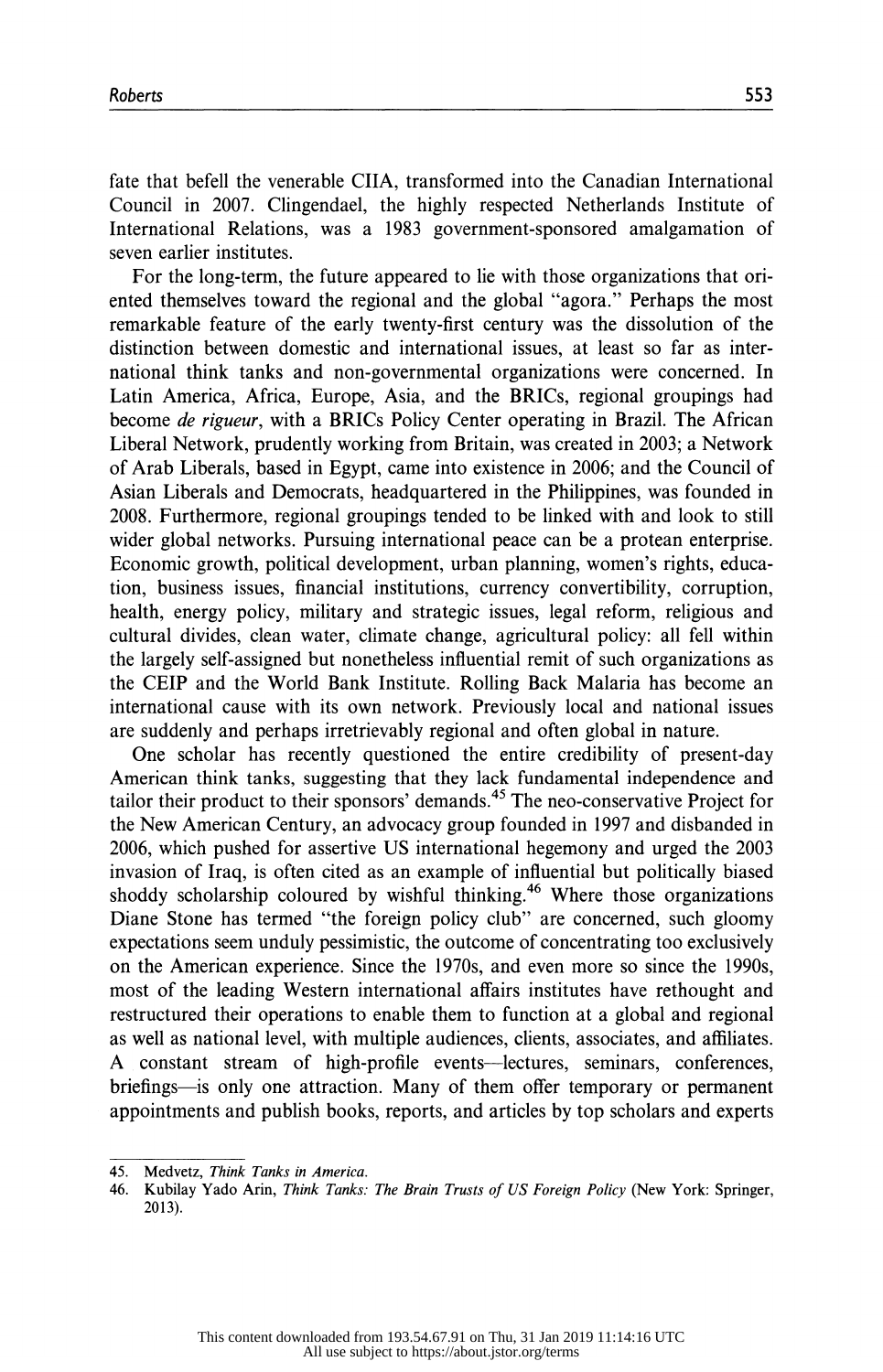from around the world, public intellectuals whose outputs may sometimes be con troversial, but are generally recognized as academically credible—and sometimes even appealing to a general audience. The same operating pattern characterizes recent arrivals on the scene. Many openly proclaim their commitment to having an impact internationally by participating in "Track Two" diplomacy. Given these organizations' prominence in recent think tank rankings, there is clearly a market for their services that brings them respect and recognition. Non-Western institutes specializing in international affairs also feature disproportionately in world as well as regional think tank rankings, suggesting that overall, foreign policy organiza tions are seen as less politicized and more credible than other think tanks.

 In an ever more complicated international setting, networked foreign affairs institutes—largely but not entirely Western-led, though sometimes enjoying close ties to non-Western counterpart organizations—appear, singly and in concert, to be seeking to interpret trends, issues, and events to global, regional, and national publics, providing multiple forums for dialogue and debate. Current power con figurations among national governments, transgovernmental organizations, mar kets, and civil society institutions offer them space in which to operate effectively. One may argue—as unsympathetic governments and other groups undoubtedly will—that these developments effectively represent a new form of Western intellec tual hegemony and unjustified interference in other states' internal affairs. Yet insulating themselves from these networks may prove beyond the powers of all but the most authoritarian regimes. The prestige and reach of the organizations involved make them almost impossible to ignore, with much of their output feeding into the global intellectual agenda. Furthermore, they normally seek to encourage dialogue with those of different persuasions, offering platforms for opponents to set forth their own positions, both publicly and in private, in the hope of co-opting and integrating them into the existing order. However aggravating dissenters may find some of their positions, for most who feel themselves on the periphery of these institutes' operations, they are simply too useful to be ignored or boycotted. Like other Western think tanks, the international affairs institutes currently provide models for others planning to set up think tanks of their own, even if, after detailed scrutiny, they subsequently adapt them to specific local conditions.

 International affairs think tanks—the preferred locution on Chatham House's website—emerged around a century ago, when the existing international system was already buckling and under the pressures of major war eventually collapsed. In the early twenty-first century, a globalized but fractured world with an inter national system in flux conceivably offers the potential for what is now a loose network of interlocking organizations transcending national boundaries to enjoy a new golden age of unprecedented influence.

#### Funding

 Hong Kong Research Grants Council, Grant / Award Number: HKU 749907H, HKU 752112H.